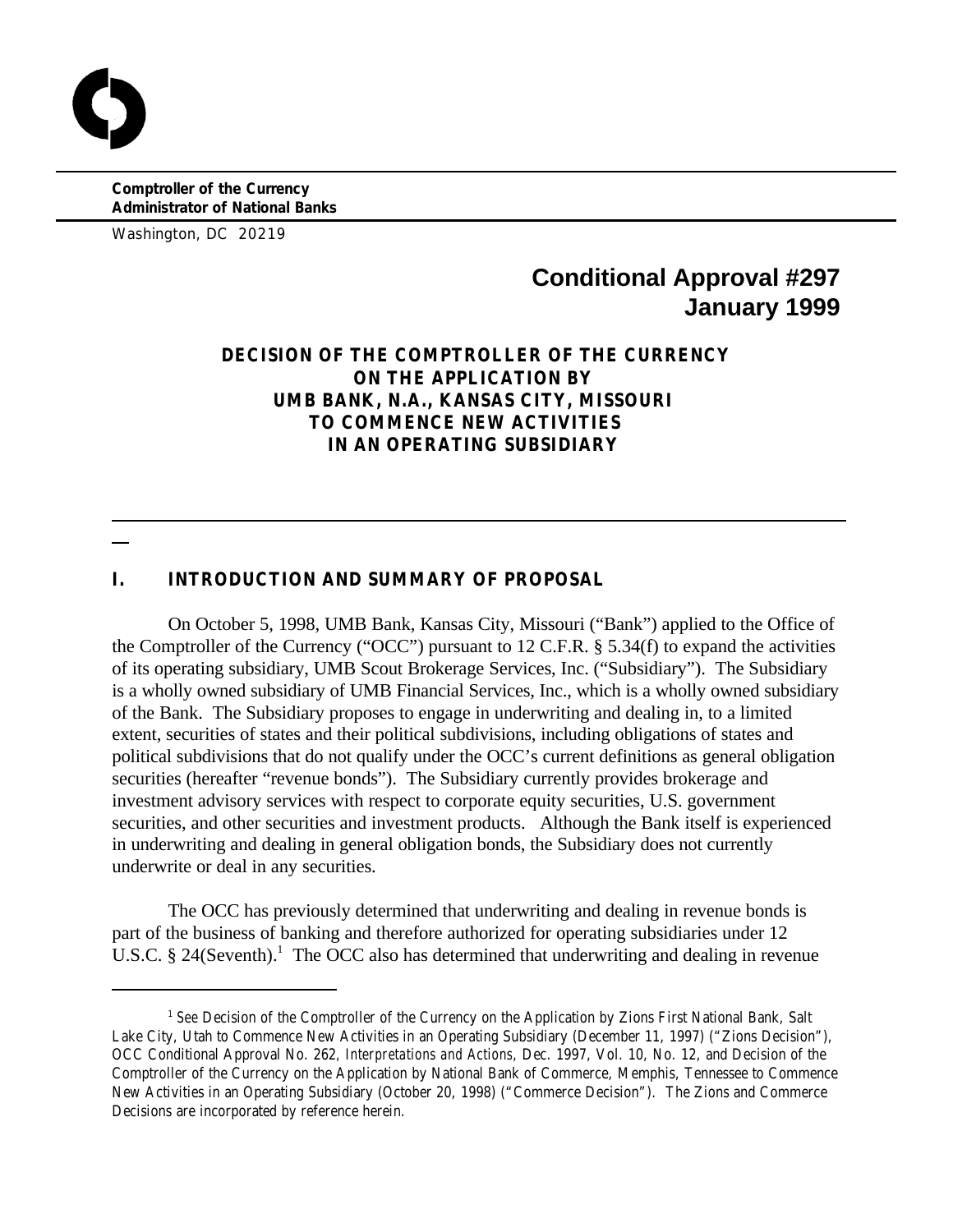bonds through an operating subsidiary of a national bank is consistent with section 20 of the Glass-Steagall Act (12 U.S.C. § 377), provided that the entity engaged in the activity derives no more than 25% of its gross revenues from such underwriting and dealing.<sup>2</sup>

The Bank has committed that the Subsidiary will not derive more than 25% of its revenue from its proposed revenue bond underwriting and dealing activities. In addition, the Bank has committed that the Subsidiary will conduct its underwriting and dealing activities subject to the conditions and limitations established by the OCC in 12 C.F.R. 5.34(f) and in prior OCC decisions conditionally approving revenue bond underwriting and dealing through an operating subsidiary.<sup>3</sup>

Accordingly, on the basis of the record and for the reasons discussed below, the OCC has determined, subject to the conditions specified herein, that the application should be, and hereby is, approved.

# **II. THE BANK'S PROPOSAL**

Under the proposal, the Subsidiary will engage in underwriting and dealing in revenue bonds.<sup>4</sup> The Subsidiary will continue to provide brokerage and investment advisory services with respect to corporate equity securities, U.S. government securities, and other securities and investment products.

The Subsidiary currently is, and will continue to be, a broker-dealer registered with the Securities and Exchange Commission ("SEC") under the Securities Exchange Act of 1934 (15 U.S.C. § 78a *et seq.*) and is a member of the National Association of Securities Dealers, Inc. ("NASD"). The Subsidiary, therefore, is subject to the record-keeping and reporting obligations, fiduciary standards, and other requirements of the Securities Exchange Act of 1934, the SEC, and the NASD.

The Subsidiary does not currently underwrite or deal in any securities. The Bank has significant experience in underwriting and dealing in general obligation bonds, however, and will continue to underwrite and deal in those securities. In addition, the Bank intends to offer to its

*See* Zions Decision, *supra*, and Commerce Decision, *supra*. 2

*See* Zions Decision, *supra*, and Commerce Decision, *supra*. 3

<sup>&</sup>lt;sup>4</sup> The Subsidiary has proposed to underwrite and deal in revenue bonds that are rated investment grade as defined in 12 C.F.R. § 1.2(d), and certain unrated bonds. Unrated bonds will be considered for underwriting or trading only after a specific written credit review performed by a qualified credit analyst and the approval of the manager of municipal trading and underwriting.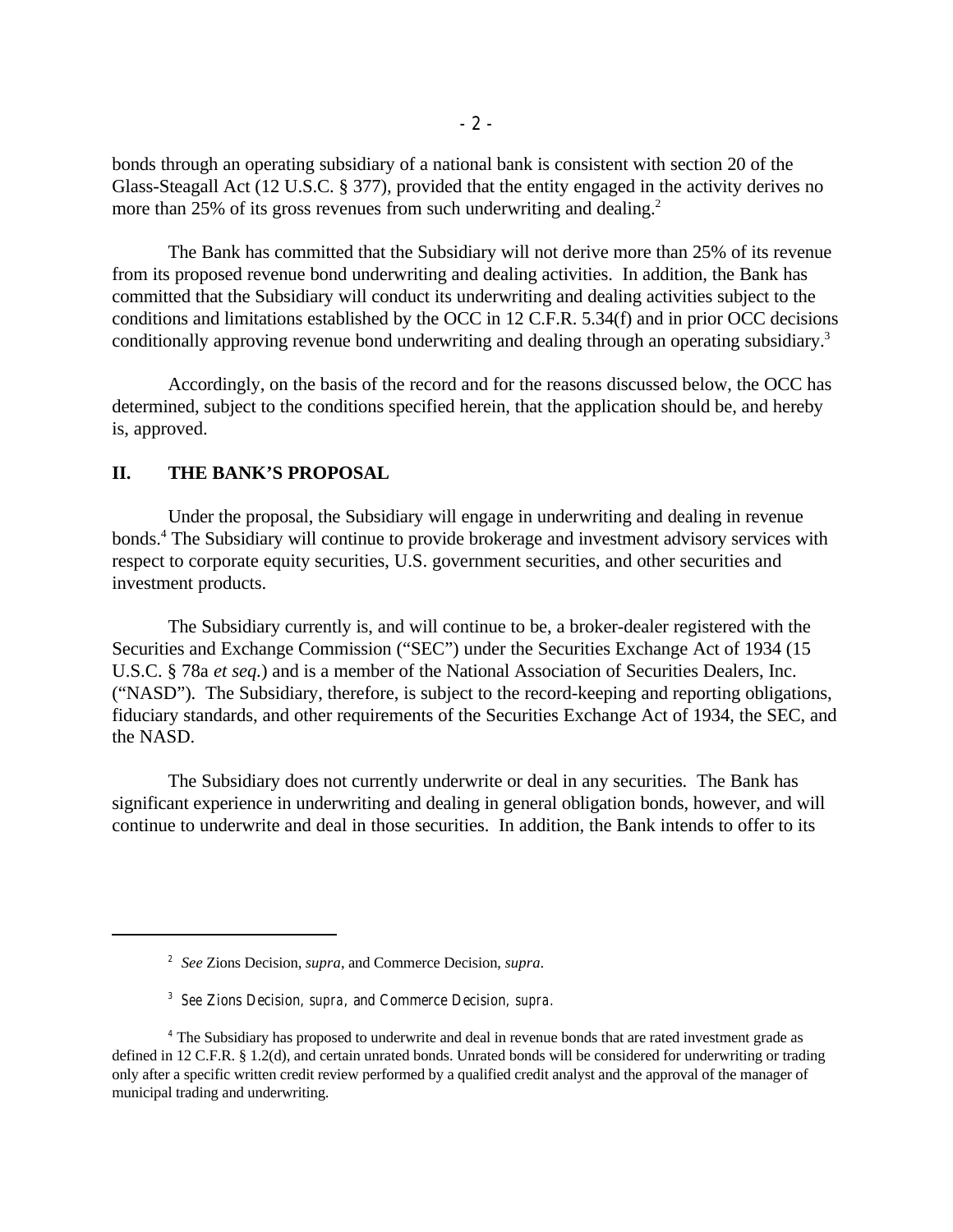customers the revenue bonds underwritten by the Subsidiary.<sup>5</sup> The Bank has committed that it will fully disclose that the Subsidiary is the underwriter and dealer of the securities.

## **III. DISCUSSION AND LEGAL ANALYSIS**

#### **Introduction and Summary Conclusion**

The Supreme Court has long-stated that the starting point for any statutory analysis is the language of the statute itself. Accordingly, that is where we begin. Since the enactment of the National Bank Act in 1864, section 24(Seventh) has expressly authorized national banks to carry on "the business of banking," including "discounting and negotiating promissory notes" and "other evidences of debt," and to "exercise powers that are incidental thereto." 12 U.S.C. § 24(Seventh). During the latter part of the nineteenth century, and into the twentieth century, national banks relied on this statutory authority to underwrite and deal in both debt and equity securities. Indeed, underwriting and dealing was part of the business of many banks.

In 1927, the McFadden Act limited one aspect of these investment banking activities. The specific language of that Act regulated the extent to which an "association," namely, a national bank, could underwrite and deal in debt securities of any single issuer. The McFadden Act did not change the nature or components of the business of banking, however, nor did it attempt to regulate activities of entities that were related to a national bank. Rather, that Act regulated how a national bank itself could conduct one recognized aspect of the business of banking.

The Glass-Steagall Act in 1933 further regulated the extent to which national banks could engage in investment banking activities and also, for the first time, regulated the investment banking activities allowed for entities that were related to a national bank. Section 16 of the Glass-Steagall Act, while recognizing a national bank's ability to engage in investment banking activities, provided that investment banking functions with respect to certain types of securities could not be undertaken by the "association" -- the national bank itself. But, section 20 of the Act expressly preserved the authority of an "affiliate" of a national bank to conduct investment banking activities involving securities of all types, including bank-ineligible securities, provided the affiliate was not "engaged principally" in underwriting and dealing in bank-ineligible securities. The term "affiliate" was very precisely defined by Congress in the statute and specifically included companies owned or controlled by national banks, i.e., bank subsidiaries.

 $5$  The Bank will offer revenue bonds underwritten by the Subsidiary to its customers, as agent, or in secondary market transactions, as riskless principal. The OCC has previously determined that brokerage activities conducted as a riskless principal are authorized for national banks pursuant to 12 U.S.C. § 24(Seventh). See OCC Interpretive Letter No. 371 (June 13, 1986), *reprinted in* [1986-1987 Transfer Binder] Fed. Banking L. Rep. (CCH) ¶ 85,541 (1986).

*See Caminetti v. United States*, 242 U.S. 470, 485 (1917) and *Board of Governors of the Federal Reserve* <sup>6</sup> *System v. Dimension Financial Corp*., 474 U.S. 361, 368 (1986).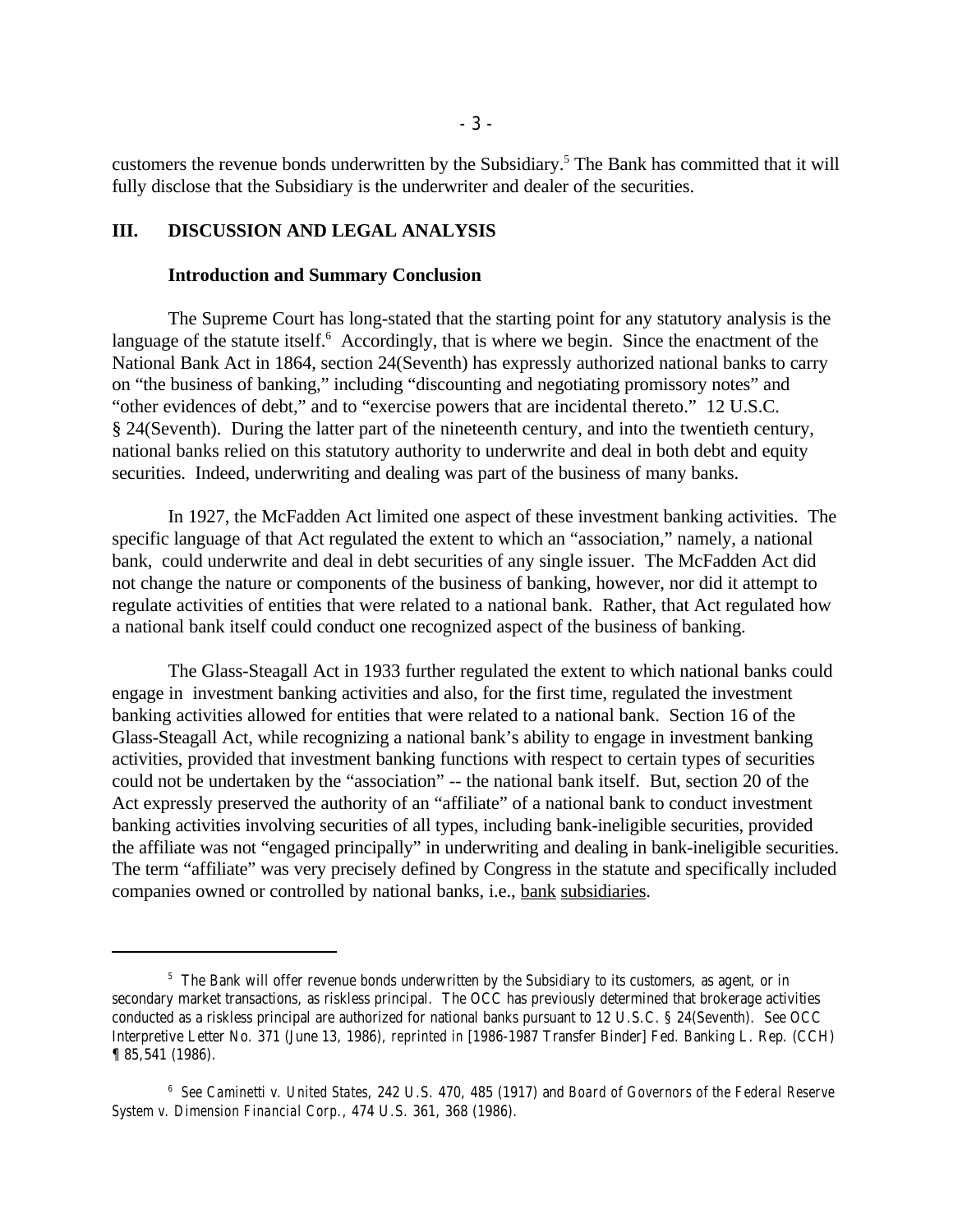Thus, although Congress chose to restrict the types of securities in which a national bank could directly underwrite and deal, it specifically allowed underwriting and dealing free from those restrictions in bank affiliates, including subsidiaries, as long as the affiliate is not engaged principally in underwriting or dealing in the type of securities not permitted for the bank itself. This different treatment afforded banks and their affiliates in the Glass-Steagall Act is explicit and unambiguous in the language of the statute itself, and demonstrates that Congress distinguished among the potential risks involved in underwriting and dealing in different types of securities and chose to allow bank "affiliates" to continue to engage in investment banking activities, albeit to a limited extent, with respect to a wider range of securities than permitted for the bank itself.

Accordingly, for the reasons discussed in detail below, the OCC finds that the activities proposed to be conducted by the Subsidiary may be permitted for a subsidiary of a national bank. The activities are authorized by section 24(Seventh) of the National Bank Act and, as proposed, are allowed under section 20 of the Glass-Steagall Act.

# **A. Underwriting and Dealing in Revenue Bonds is Part of the Business of Banking**

The authority to underwrite and deal in revenue bonds is derived from section 24(Seventh) of the National Bank Act.<sup>7</sup> 12 U.S.C. § 24(Seventh). National banks relied on this authority to engage in a wide range of investment banking activities, including underwriting and dealing, in the latter part of the nineteenth century and early part of the twentieth century. The specific legal basis for underwriting and dealing in debt securities was the express statutory authority to "discount and negotiate evidences of debt."<sup>8</sup> Investment banking involving both debt and equity securities was also authorized as part of the business of banking generally.

The Glass-Steagall Act did not redefine the business of banking to exclude investment banking. If anything, the Act recognized that investment banking was an authorized banking function, but then provided that investment banking activities with respect to certain types of securities could not be undertaken directly by the bank, but could be conducted -- subject to certain size restrictions -- by a bank "affiliate."

12 U.S.C. § 24(Seventh).

<sup>8</sup> We note that Congress recently considered legislation on financial modernization that would have explicitly permitted national banks to underwrite municipal revenue bonds directly in the bank as well as in a subsidiary. *See* H.R. 10, 105th Cong. 2d Sess. (1998).

 $\frac{7}{1}$  That section provides that national banks shall have the power:

<sup>[</sup>t]o exercise . . . all such incidental powers as shall be necessary to carry on the business of banking; by discounting and negotiating promissory notes, drafts, bills of exchange, and other evidences of debt; by receiving deposits; by buying and selling exchange, coin, and bullion; by loaning money on personal security; and by obtaining, issuing and circulating notes . . . .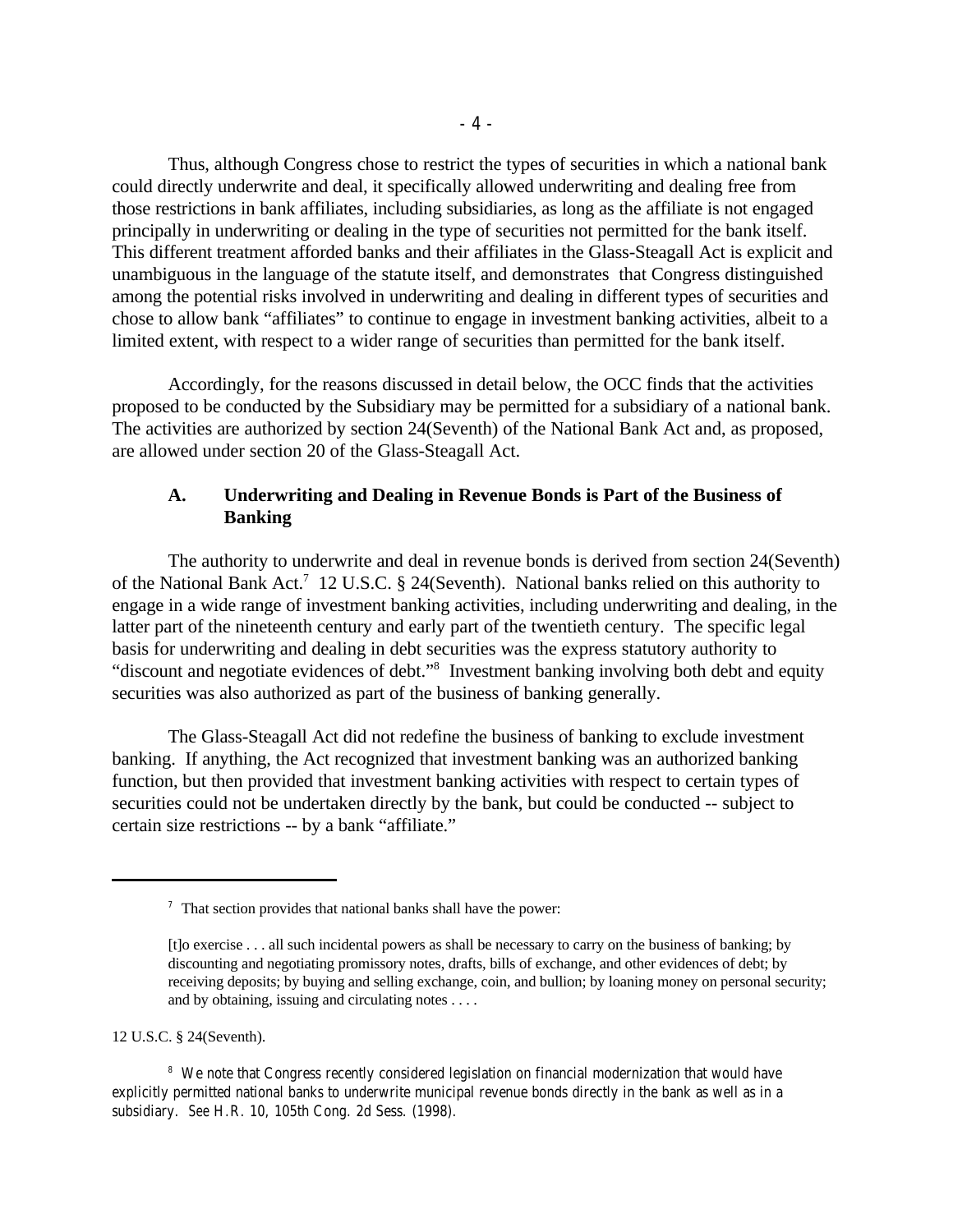## **1. Historical Recognition that Underwriting and Dealing is Part of the Business of Banking**

Underwriting and dealing was already considered a customary part of the business of banking by the time the National Banking System was created by President Abraham Lincoln. Indeed, commercial and investment banking have been closely connected from the time banks first appeared in the United States. Commercial banks, from the earliest period, had been major providers of long-term credit to governments, investing their capital in government securities, selling securities and providing long-term loans.<sup>9</sup> Indeed, most of the institutions in the early investment banking business were commercial banks. With the enactment of the National Currency Act in  $1863^{10}$ , national banks entered the investment banking business. The First National Bank of New York, for example, sold war bonds during the Civil War, and continued to engage in the buying and selling of government securities after 1865. By 1900 it "was one of the half dozen leading investment banking institutions in the country" and national banks were providing customers with all the services provided by private investment banking houses.<sup>11</sup> That national banks were engaged in investment banking under the authority to conduct the business of banking was widely recognized and acknowledged at the time. For example, in 1927 the McFadden Act placed quantitative limits on the extent to which national banks could undertake investment banking activities with respect to debt securities of any single issuer. And in 1933, the Glass-Steagall Act replaced those limits with the now familiar limits on investment banking activities involving a wider range of securities. Throughout congressional deliberations on these proposals it was repeatedly recognized and stated that national banks were already engaged in these activities under their existing bank powers. $^{12}$ 

<sup>11</sup> See Vincent P. Carosso, *Investment Banking in America: A History* (Harvard University Press, Cambridge 1970) at 23.

 $12$  As the House Report relating to the bill that became the McFadden Act noted:

It is a matter of common knowledge that national banks have been engaged in the investment securities business . . . for a number of years. In this they have proceeded under their incidental corporate powers to conduct the banking business. Section 2(b) recognizes this situation but declares a public policy with reference thereto and thereby regulates these activities.

H.R. Rep. No. 83, 69th Cong., 1st Sess. 2 (1926); Cong. Rec. 2828 (Jan. 27, 1926). The House Report went on to note that while the bill regulated the ability of national banks to invest in securities, it also "[r]ecognizes the right of national banks to continue to engage in the business of buying and selling investment securities." *Id*. at 3-4. *See also* 1924 *Annual Report of the Comptroller of the Currency* at 12 (suggesting legislation which was a forerunner of the McFadden Act's investment securities provision and stating the "provision would make very little change in existing practice, since a great number of national banks now buy and sell investment securities, and the office of the comptroller has raised no objection because this has become a recognized service which a bank must render").

<sup>&</sup>lt;sup>9</sup> See F. Redlich, *The Molding of American Banking: Men and Ideas, Vol. II* (1951) at 324. *See also* Zions Decision, *supra*.

<sup>&</sup>lt;sup>10</sup> The National Currency Act was renamed the National Bank Act in 1864.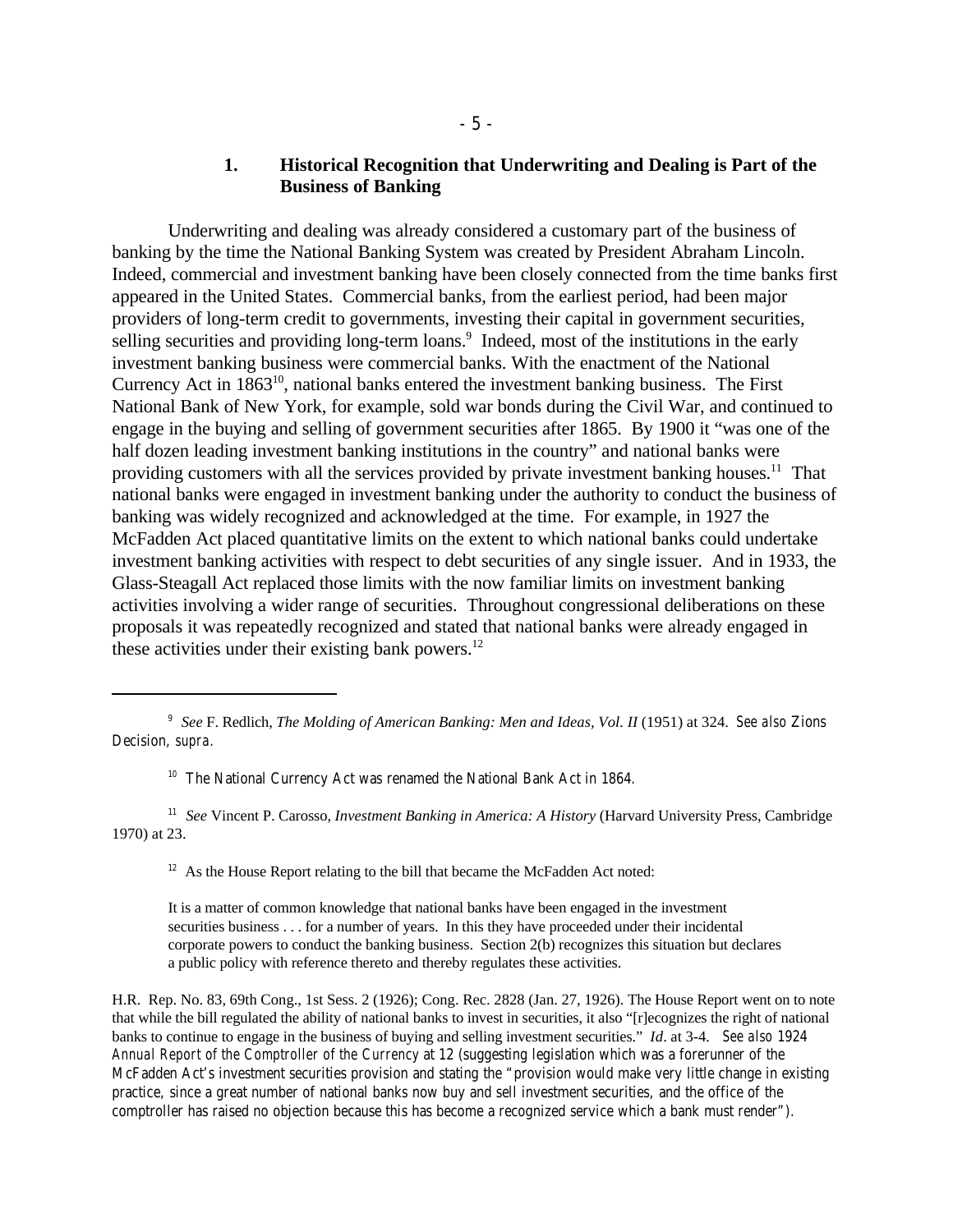The Supreme Court has also recognized that national banks had the authority to underwrite and deal in securities prior to the Glass-Steagall Act. For example, in *NationsBank v. Variable Annuity Life Insurance Company*, 513 U.S. 251, 258, 115 S.Ct. 810, 814 (1995) ("*VALIC*"), the Court noted that in "limiting" a national bank's authority to buy and sell securities in the McFadden Act, Congress also reaffirmed that the activity was authorized as part of the business of banking. The addition of this limitation on purchasing and selling securities "makes sense only if banks *already had* authority to deal in securities, authority presumably encompassed within the 'business of banking' language which dates from 1863."<sup>13</sup>

Thus, prior to the enactment of the Glass-Steagall Act in 1933, the authority of national banks to engage in investment banking activities had developed and become established as part of their banking powers. The Glass-Steagall Act did not redefine the business of banking to exclude investment banking functions. Indeed, both the McFadden Act and the Glass-Steagall Act recognized and sought to regulate investment banking functions conducted as part of the business of banking. The Glass-Steagall Act further distinguished the potential risks involved in underwriting and dealing in different types of securities and specifically allowed bank "affiliates" to continue to engage in investment banking activities to a limited extent, with respect to a wider range of securities than permitted for the bank itself.

# **2. Underwriting and Dealing in Revenue Bonds is Part of the Business of Banking Under Section 24(Seventh)'s Enumerated Power to Discount and Negotiate Promissory Notes and other Evidences of Debt.**

Section 24(Seventh) of the National Bank Act expressly authorizes national banks to conduct the business of banking, including "by discounting and negotiating promissory notes, drafts, bills of exchange and other evidences of debt." 12 U.S.C. § 24(Seventh). The OCC has previously determined that this enumerated power clearly encompasses the power to underwrite and deal in debt securities, such as revenue bonds.<sup>14</sup>

Prior to enactment of the McFadden Act and the Glass-Steagall Act, this power served as the legal basis for many of the investment banking activities of national banks.<sup>15</sup> Although the

<sup>&</sup>lt;sup>13</sup> Id. Similarly, in *Securities Industry Association v. Comptroller of the Currency*, 479 U.S. 388, 407-408 (1987), the Court noted that "in passing the McFadden Act, Congress recognized and for the first time specifically authorized the practice of national banks' engaging in the buying and selling of investment securities. Prior to 1927, banks had conducted such securities transactions on a widespread . . . basis."

*See* Zions Decision, *supra and* Commerce Decision, *supra*. 14

<sup>&</sup>lt;sup>15</sup> See Redlich, *Vol. II, supra* at 389 ("The legal basis for investment banking activities of national banks can be found in a clause of the National Currency Act of 1864, section 8 [12 U.S.C. § 24(Seventh)], according to which those banks were authorized to discount and negotiate 'evidences of debt' in general."). *Hearings on the Consolidation of the National Banking Associations, Subcommittee of the Senate Banking and Currency Committee*, S. 1782, 69th Cong., 1st Sess. (1926), at 22. ("The authority is from section 5136 [derived from Act of June 3, 1864, c. 106, § 8, 13 Stat. 101, which was the National Bank Act section codified at 12 U.S.C. § 24(Seventh)] . . .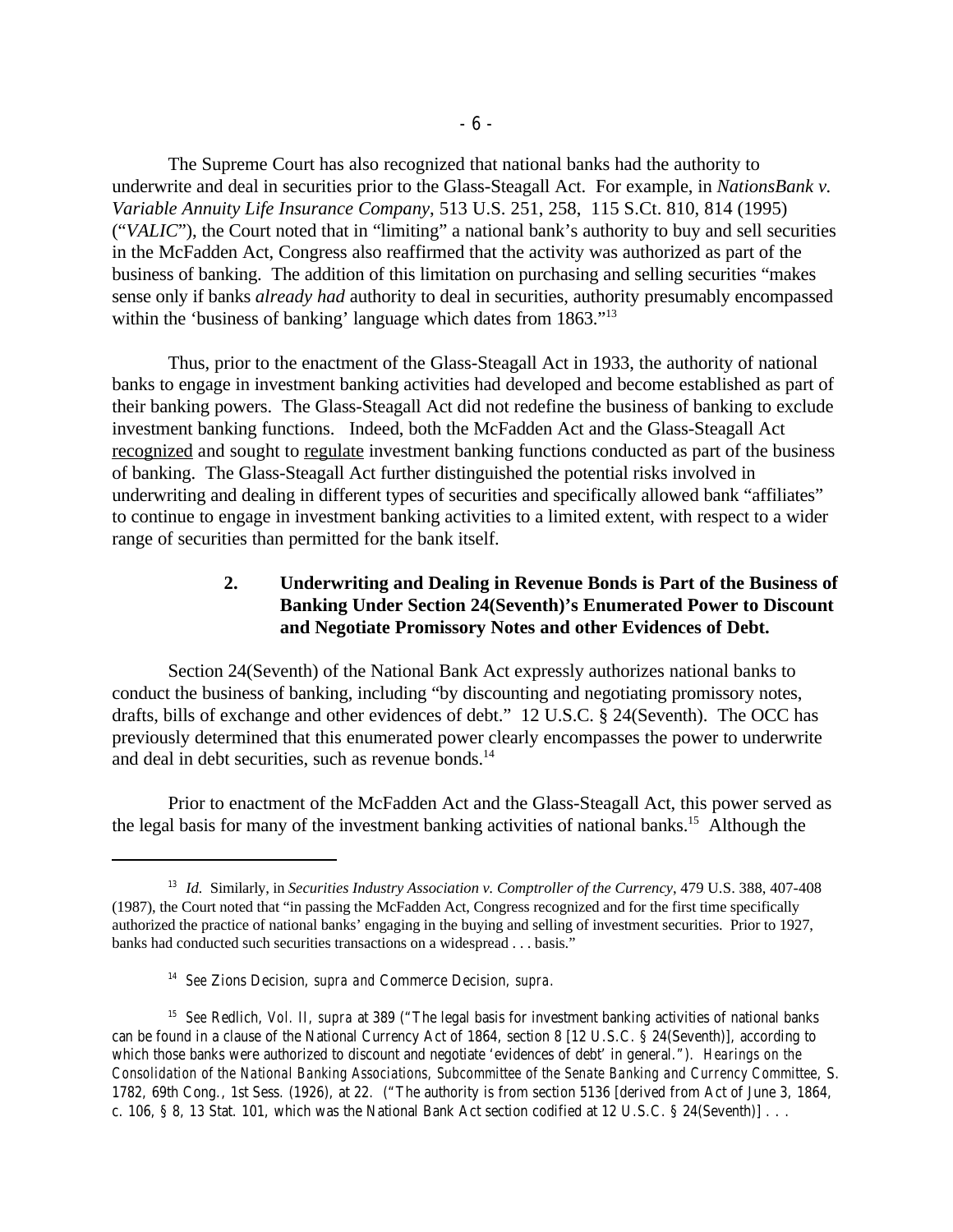McFadden Act and the Glass-Steagall Act later provided that national banks could not conduct investment banking activities with respect to certain types of securities, the Acts did not alter the basic concept of the business of banking or the fact that one specifically identified component of that business was the ability to discount and negotiate promissory notes and other evidences of debt. The Glass-Steagall Act, in fact, specifically preserved, to a limited extent, the ability of a bank-related entity, such as a subsidiary, to engage in this activity with respect to a broader range of debt instruments than allowed for the bank itself.

# **3. Underwriting and Dealing in Revenue Bonds is also Part of the General Business of Banking.**

Underwriting and dealing in revenue bonds is not only authorized by an enumerated power but also can be viewed as part of the general business of banking because of the financial nature of the activity and the relationship of the activity to other traditional banking functions. As noted above, national and state banks have a long tradition of underwriting and dealing in many types of government securities.<sup>16</sup> In addition, national banks have substantial experience and expertise in investing in and analyzing revenue bonds and similar debt instruments for their own accounts. Thus, underwriting and dealing in revenue bonds is the functional equivalent of, or logical, incremental extension of activities currently conducted by banks, potentially yielding significant public benefits in the form of increased competition, convenience, and lower cost of financing, and benefiting banks by providing additional sources of revenue. It also involves risks similar in nature to those already assumed by banks.<sup>17</sup>

# **a. Underwriting and dealing in revenue bonds is a functional equivalent or a logical outgrowth of activities currently conducted by national banks.**

empowering national banks to 'negotiate other evidences of debt'.")

<sup>&</sup>lt;sup>16</sup> Nineteen states expressly permit state banks to engage directly or through operating subsidiaries in municipal revenue bond underwriting. *See* "State-authorized Powers -- Municipal Bond Underwriting" in *The Profile of State Chartered Banking* (The Conference of State Bank Supervisors, 1996). The activity is subject to the approval of the bank's primary federal banking regulator. The fact that state banks and their subsidiaries are authorized under state law to engage in revenue bond underwriting is evidence that revenue bond underwriting is part of the business of banking.

 $17$  The Supreme Court has held that Section 24(Seventh) is a broad grant of power to engage in the business of banking, including but not limited to the five specifically recited powers and the business of banking as a whole. *See VALIC, supra*. Many activities that are not included in the enumerated powers are also part of the business of banking. Judicial cases reflect three general principles used to determine whether an activity is within the scope of the "business of banking": (1) is the activity functionally equivalent to or a logical outgrowth of a recognized banking activity; (2) would the activity respond to customer needs or otherwise benefit the bank or its customers; and (3) does the activity involve risks similar in nature to those already assumed by banks? *See, e.g.*, *Merchants' Bank v. State Bank*, 77 U.S. 604 (1871); *M&M Leasing Corp. v. Seattle First National Bank*, 563 F.2d 1377, 1382 (9th Cir. 1977), *cert. denied*, 436 U.S. 956 (1978); *American Insurance Association v. Clarke*, 865 F.2d 278, 282 (2d Cir. 1988).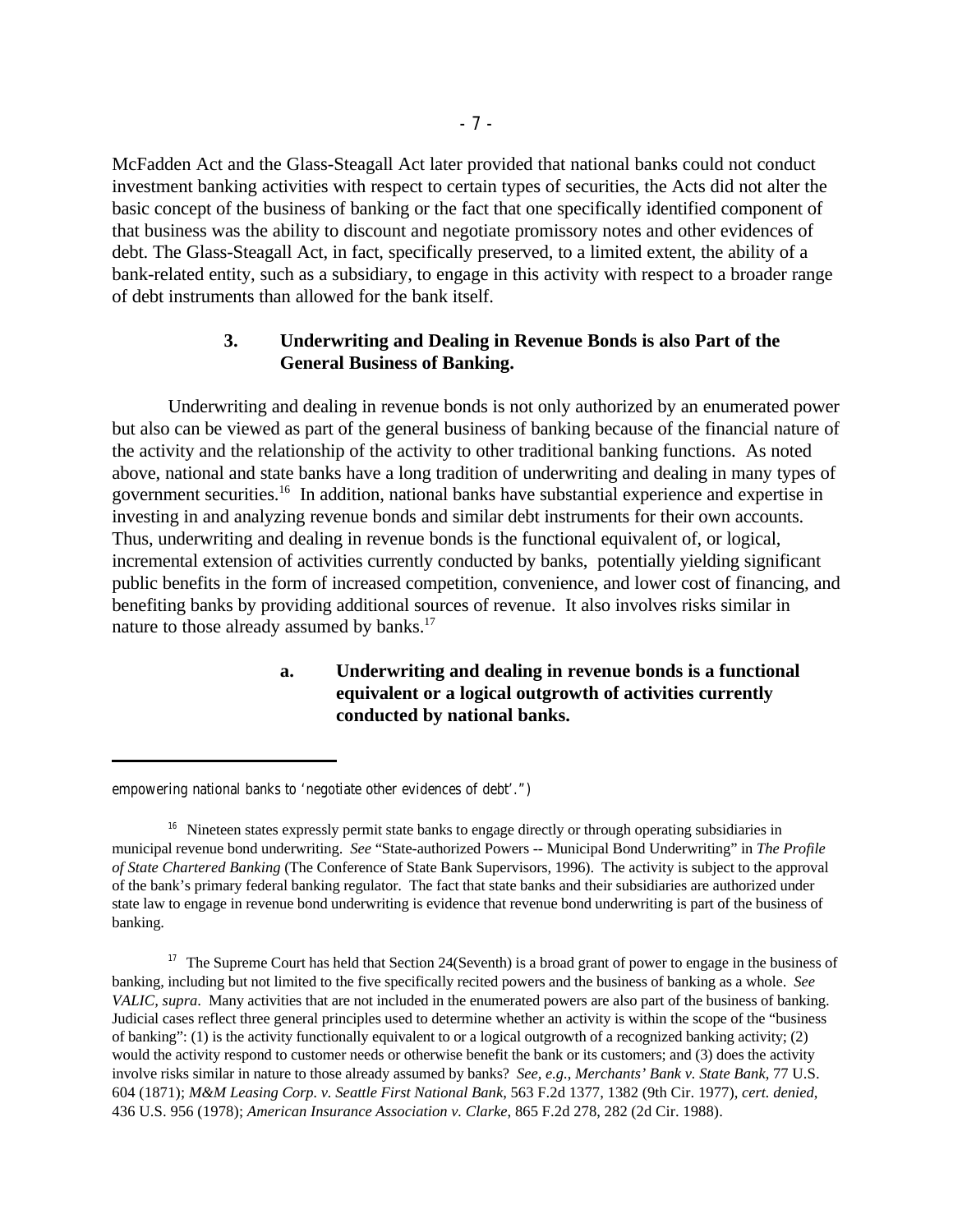Underwriting and dealing in revenue bonds is the functional equivalent or a logical extension of the underwriting and dealing activity currently being conducted safely and soundly by national banks. Underwriting involves the bank in its primary function as a financial intermediary, a "dealer" in capital, facilitating the flow of money and credit among different parts of the economy.<sup>18</sup> The role of a bank as underwriter of revenue bonds is to channel funds of investors to municipalities in need of capital. In that respect, it is similar to the role of banks in lending funds of its depositors to businesses to finance their capital needs.

The proposed underwriting and dealing in municipal revenue bonds also is the functional equivalent or logical outgrowth of a national bank's authority in section 16 of the Glass-Steagall Act to underwrite and deal in various types of revenue bonds, including those issued for housing, university or dormitory purposes, as well as municipal general obligation bonds (GOs). 12 U.S.C.  $§$  24(Seventh).<sup>19</sup> Functionally, there is no significant difference between underwriting the proposed revenue bonds and the types of revenue bonds enumerated in section 16, and little difference between underwriting the municipal revenue bonds and underwriting general obligation bonds. 20

Municipal revenue bonds, like housing, university, dormitory bonds, and GOs, are debt obligations of a state or political subdivision, such as a county, city, town, village or municipal authority, issued for public purposes. In addition, the interest from the bonds, in most cases, is exempt from federal and state income taxation, and all of these types of bonds are subject to some credit, interest rate, and liquidity risk.<sup>21</sup>

The only significant difference between these bonds is the source of repayment from the issuer. Both municipal revenue bonds and housing, university and dormitory bonds are repaid

<sup>19</sup> Section 16 also authorizes national banks to underwrite and deal in U.S. government and agency securities. 12 U.S.C. § 24(Seventh).

 $20$  The Federal Reserve has previously determined that underwriting and dealing in municipal revenue bonds is a "natural extension of activities currently conducted by banks, involving little additional risk . . . and potentially yielding significant public benefits in the form of increased competition and convenience and lower cost." *Citicorp, J.P. Morgan & Co. Incorporated and Bankers Trust New York Corporation*, 73 FEDERAL RESERVE BULLETIN 473, 487 (1987). In the Federal Reserve's view, "definite functional and operational similarities exist between the securities that member banks may underwrite and deal in and . . .municipal revenue [bonds]." *Id*. at 488.

 $21$  The credit risk from the proposed revenue bonds is no different from other types of revenue bonds, such as housing and university bonds. Moreover, although general obligation bonds are often viewed from an investor's perspective as safer than revenue bonds, both GOs and revenue bonds, unlike U.S. government securities, expose the investor to credit risk. The perceived safety of a GO is premised on the fact that it is backed by the taxing authority and full faith and credit of the issuer. Theoretically, this power is unlimited. However, political considerations can and do limit the ability of issuers to use this power.

<sup>&</sup>lt;sup>18</sup> See OCC Interpretive Letter No. 494 (Dec. 28, 1989), *reprinted in* [1989-1990 Transfer Binder] Fed. Banking L. Rep. (CCH) ¶ 83,083, at 71,199.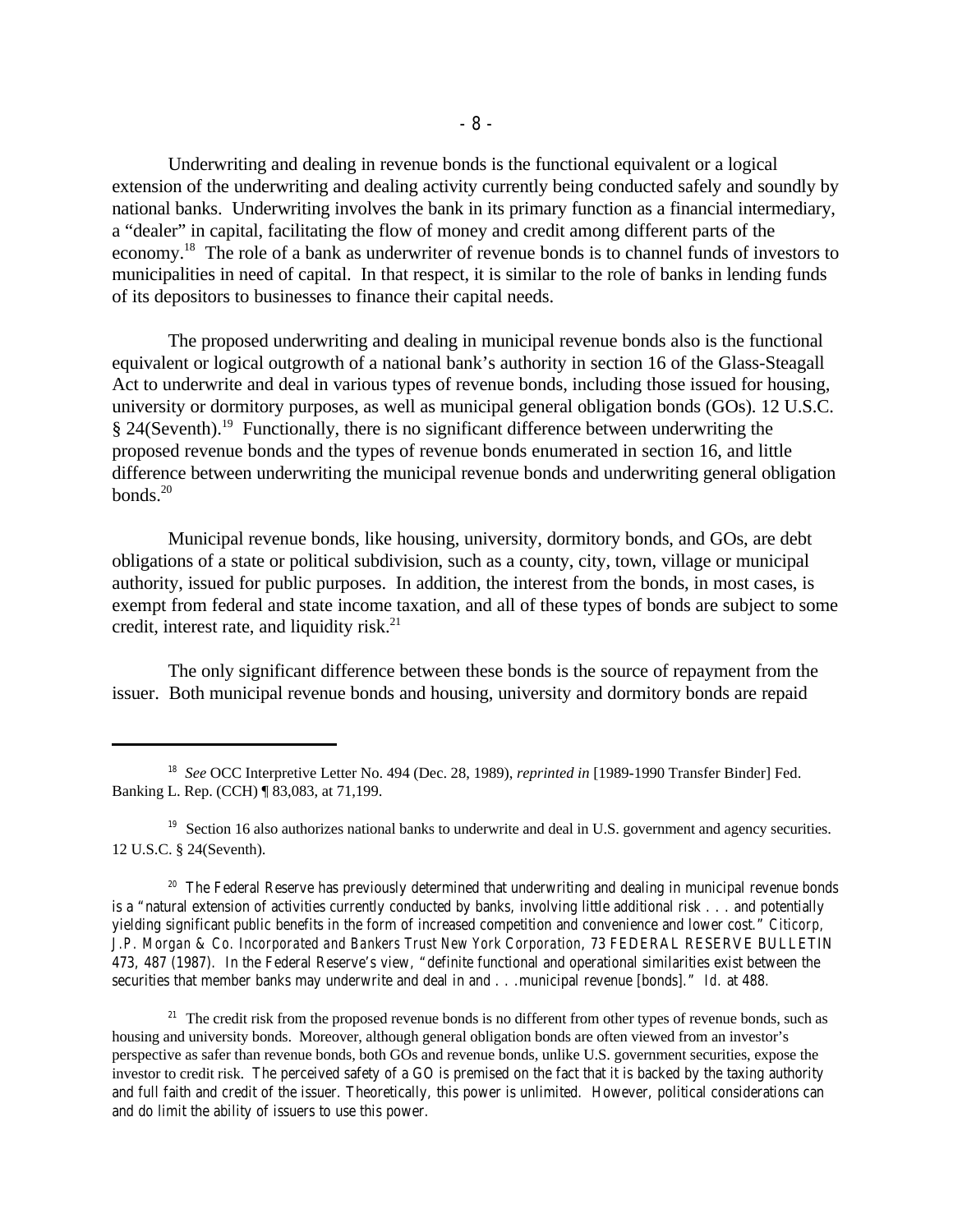from the revenues of the facility or project financed by the bonds.<sup>22</sup> In contrast, GOs are backed by an issuer's general taxing powers and its full faith and credit. The presence of full faith and credit in a GO is reflected in the pricing of the bond and does not materially alter the nature of the activities involved in underwriting the bonds.

Indeed, underwriting and dealing in the proposed revenue bonds involves the same basic functions as underwriting and dealing in bank-eligible securities.<sup>23</sup> For both bank-eligible securities and revenue bonds, the underwriter sets a price at which it believes the securities can be sold to investors at a profit. This requires an analysis of the creditworthiness of the issuer  $24$  and an assessment of price volatility. Because of their traditional lending activities, banks and their subsidiaries are clearly qualified to perform the credit analysis required in both bank-eligible and the proposed underwritings. The underwriter also is responsible for distributing the securities to investors and generally deals in the issuer's securities by purchasing and selling them for the underwriter's own account. Banks perform similar functions when they underwrite eligible securities. Thus, the activities involved in underwriting and dealing in revenue bonds are the functional equivalent or a logical extension of underwriting and dealing in bank-eligible securities.<sup>25</sup>

## **b. Underwriting and dealing in revenue bonds potentially benefits local governments and taxpayers and increases bank revenues.**

The Bank's proposal to underwrite and deal in revenue bonds through its operating subsidiary would also produce substantial benefits for local governments and taxpayers by providing communities with greater access to the municipal bond market and increasing competition in municipal bond underwriting. As the Bank notes, in the last decade ten

<sup>&</sup>lt;sup>22</sup> For example, the revenues securing college and university revenue bonds usually include dormitory room rental fees, tuition payments, and sometimes the general assets of the college or university. *See* Frank J. Fabozzi, ed., *The Handbook of Fixed Income Securities*, 5th ed. (Chicago: Irving Professional Publishing, 1997) at 436 and 437.

<sup>&</sup>lt;sup>23</sup> The Federal Reserve has previously determined that "the techniques involved in underwriting bank-eligible securities are the same, or substantially the same, as those that would be involved in conducting [municipal revenue bond] underwriting . . . ." *Citicorp/J.P. Morgan & Co. Incorporated/Bankers Trust New York Corporation*, 73 FEDERAL RESERVE BULLETIN 473, 488 (1987).

<sup>&</sup>lt;sup>24</sup> Because revenue bonds, unlike GOs, are not supported by the taxing authority of the State or municipality, the Subsidiary may be required to conduct a more extensive credit analysis and evaluation of the issuer than is required for general obligation bonds. The analysis required is essentially the same, however, as that required for other types of bank-eligible revenue bonds, such as housing-related bonds. Moreover, it is closely analogous to the credit analysis banks perform in their traditional lending activities.

 $25$  The proposed underwriting activity also involves functions that are a logical outgrowth of other traditional banking activities. For example, the credit analysis required involves the same kind of assessment as is required when the bank purchases revenue bonds for its own account. In addition, the distribution function is similar to the activity banks perform when they arrange loan syndications.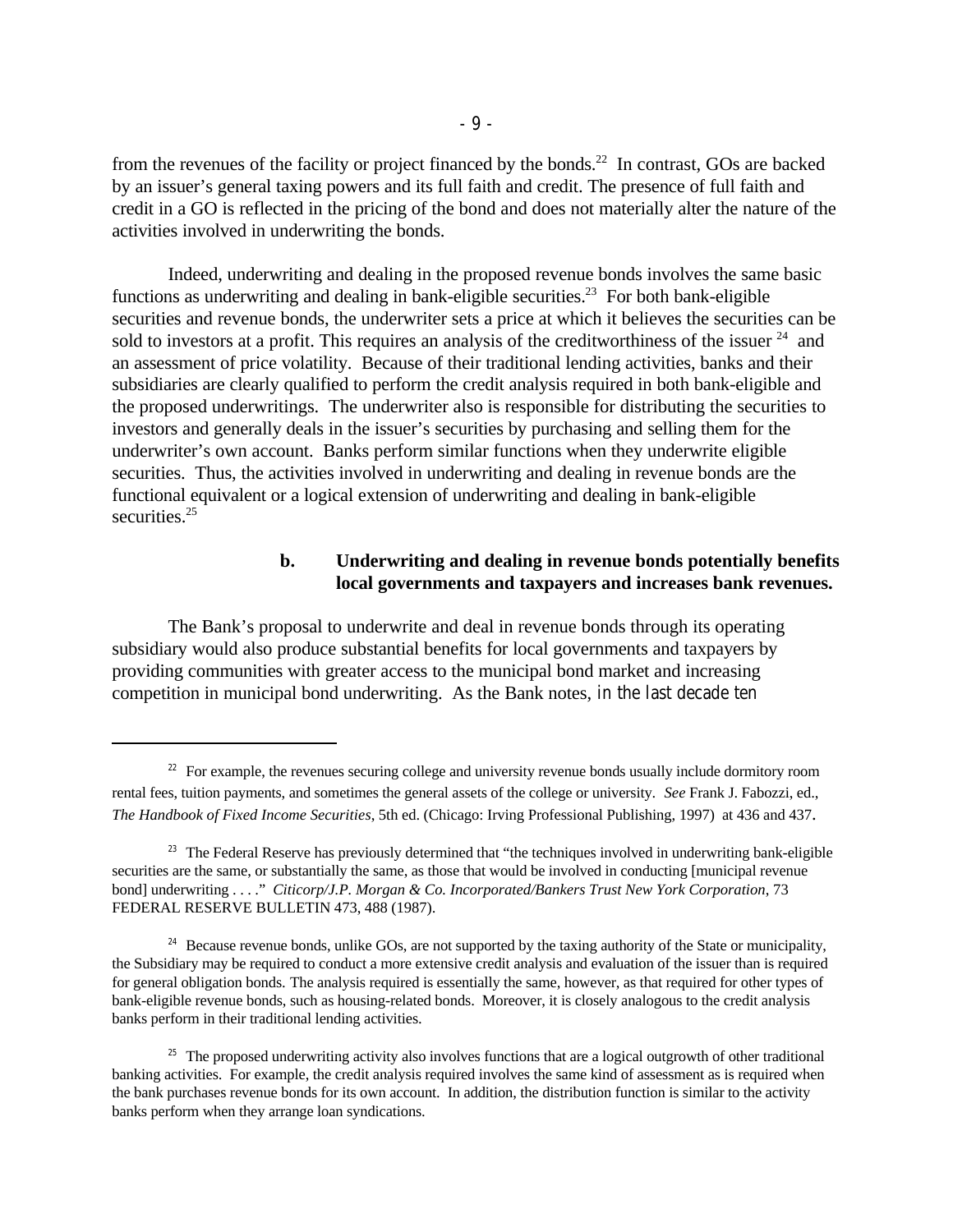underwriters and dealers in the Bank's market have terminated their municipal finance business or have been consolidated. This reduction in competition has led to higher financing costs for many public issuers, particularly smaller communities. Indeed, many communities, particularly smaller communities, no longer have access to the municipal bond market to finance small issuances. The Bank believes these smaller municipalities would benefit from the Bank's proposal in two ways: (1) by increasing the availability of an otherwise scarce financing alternative; and (2) by increased competition and resulting lower costs of such financing. In addition, taxpayers should benefit from the lower taxes and improved services that the lower financing costs and increased access to public financing should yield. Approval of the proposal should also result in greater convenience for municipal customers desiring this form of financing.

In addition, approval of this activity would enable national banks to diversify their activities through operating subsidiaries and generate new sources of revenue. Activity diversification can have important benefits. Fees and other income from the subsidiaries may enable banks to offset the effects of cyclical downturns in other sectors of the economy.<sup>26</sup> Hence, bank earnings would be less volatile, reducing risks to the banking system as a whole. As former FDIC Chairman Helfer stated, allowing a bank to conduct new activities in a bank subsidiary "lowers the probability of bank failure and provides greater protection for the insurance fund" (than if the activities were conducted by holding company subsidiaries).<sup>27</sup>

Stronger institutions with increased profits and asset growth will be better positioned to meet the credit needs in their communities and support the economy as a whole. The proposed activities can provide an income stream to support the Bank's Community Reinvestment Act (CRA) efforts, thereby increasing the potential pool of resources available to support disadvantaged communities.<sup>28</sup>

> **c. The risks associated with underwriting and dealing in revenue bonds are the same risks already assumed by the bank in underwriting and dealing in bank-eligible securities and investing in revenue bonds.**

<sup>&</sup>lt;sup>26</sup> See Testimony of Julie L. Williams, Acting Comptroller of the Currency, Before the Committee on Banking, Housing, and Urban Affairs of the U.S. Senate, June 25, 1998, at pp. 2-4 ("Bank subsidiaries provide a means for prudent diversification of bank activities and income".). *See also* Testimony of Eugene A. Ludwig, Comptroller of the Currency, Before the Subcommittee on Finance and Hazardous Materials of the Committee on Commerce of the U.S. House of Representatives, July 17, 1997, Appendix II "Analysis of the Safety Net Issue" (April 1997) at 12.

Testimony of Ricki Helfer, *supra*, at 23. *See also* Ricki Tigert Helfer, William M. Isaac, and L. William <sup>27</sup> Seidman, *Ex-FDIC Chiefs Unanimously Favor the Op-Sub Structure*, THE AMERICAN BANKER, Sept. 2, 1998.

<sup>&</sup>lt;sup>28</sup> The OCC considers the assets of a bank operating subsidiary when evaluating the capacity of the bank to serve its community. *See* OCC Bulletin 97-26, Performance Context (July 3, 1997).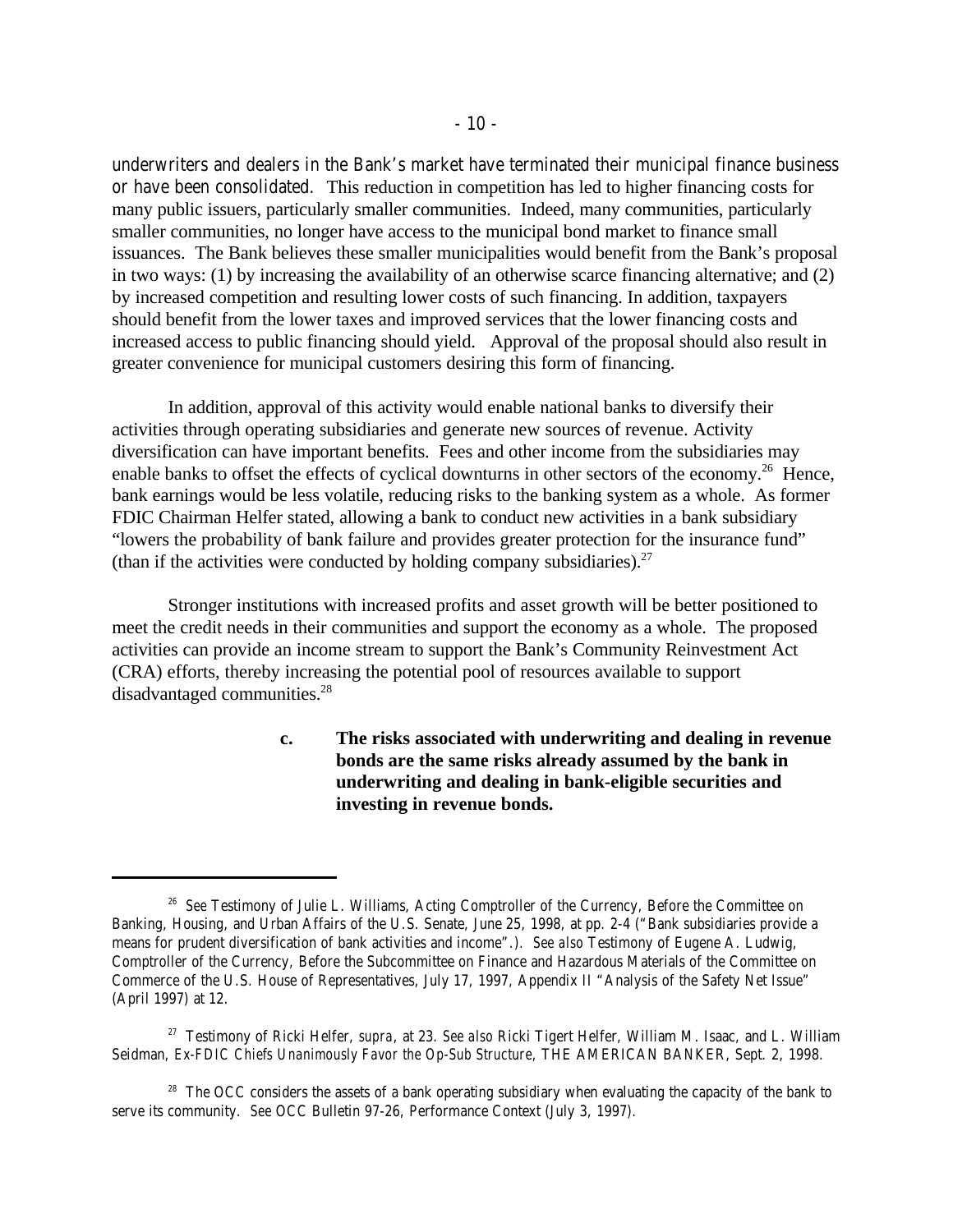The risks an operating subsidiary assumes in underwriting and dealing in revenue bonds are essentially the same risks as those associated with the permissible activity of underwriting and dealing in bank-eligible securities<sup>29</sup> and investing in revenue bonds.<sup>30</sup> The primary risks<sup>31</sup> of underwriting, dealing and investing in both bank-eligible and bank-ineligible securities are reputation risk<sup>32</sup> and price risk.<sup>33</sup> National banks are very experienced in managing these types of risks as a result of their permissible underwriting and dealing activities, their permissible investment activities, and their traditional lending functions.<sup>34</sup> Moreover, national banks have extensive expertise in evaluating the risk characteristics of revenue bonds as a result of their direct ability to invest in revenue bonds and similar securities for their own account.

<sup>31</sup> Other risks associated with underwriting and dealing in revenue bonds include credit risk, transaction risk, compliance risk, and strategic risk. *See Comptroller's Handbook, Large Bank Supervision, Supervision by Risk* at 18-21. These same risks are associated with underwriting and dealing in bank-eligible securities. For example, both general obligation underwriting and revenue bond underwriting are subject to the rules of the Municipal Securities Rulemaking Board (MSRB), and the underwriter of both types of bonds is subject to oversight by the National Association of Securities Dealers, Regulation, Inc. (NASDR). Accordingly, the compliance risk associated with revenue bond underwriting is the same as that associated with underwriting general obligations. Similarly, because there are no substantial differences between the bank-eligible underwriting the Bank currently conducts and the proposed underwriting activities, there is no significant new strategic risk associated with the proposed "new line of business."

 $32$  Reputation risk is the risk to earnings or capital arising from negative public opinion. This affects the institution's ability to establish new relationships or services or continue servicing existing relationships. This risk can expose the institution to litigation, financial loss, or damage to its reputation. *See Comptroller's Handbook*, *Large Bank Supervision, Supervision by Risk* at 21.

<sup>33</sup> Price risk is the risk to earnings or capital arising from changes in the value of portfolios of financial instruments. This risk arises from market-making, dealing, and position-taking activities in interest rate, foreign exchange, equity, and commodities markets. *See Comptroller's Handbook*, *Large Bank Supervision, Supervision by Risk* at 19.

<sup>34</sup> As the Federal Reserve noted, in approving this same activity for commonly controlled sister companies of banks in 1987:

The risks associated with underwriting and dealing in any revenue bond, whether eligible or not, are generally a function of the price volatility of the security, as well as the cash flow and viability of the project being financed. These risks are not, in the Board's view, significantly greater for ineligible revenue bonds than for eligible bonds, given the very close functional similarity between the two kinds of obligations.

*Citicorp, J.P. Morgan & Co. Incorporated and Bankers Trust New York Corporation*, 73 *Federal Reserve Bulletin* 473, 493 (1987).

 $29$  In order to limit the risks of underwriting and dealing, national banks are subject to a 10% capital limitation per issuer for certain bank-eligible securities, such as housing or dormitory bonds.

<sup>&</sup>lt;sup>30</sup> National banks actively engage in holding and trading revenue bonds for their own account. This activity poses a risk of loss comparable to holding such securities as principal in an underwriting or dealing capacity. *See* 12 C.F.R. Part 1. In order to limit the risks of underwriting and dealing, national banks are subject to a 10% capital limitation per issuer for certain bank-eligible securities, such as housing or dormitory bonds.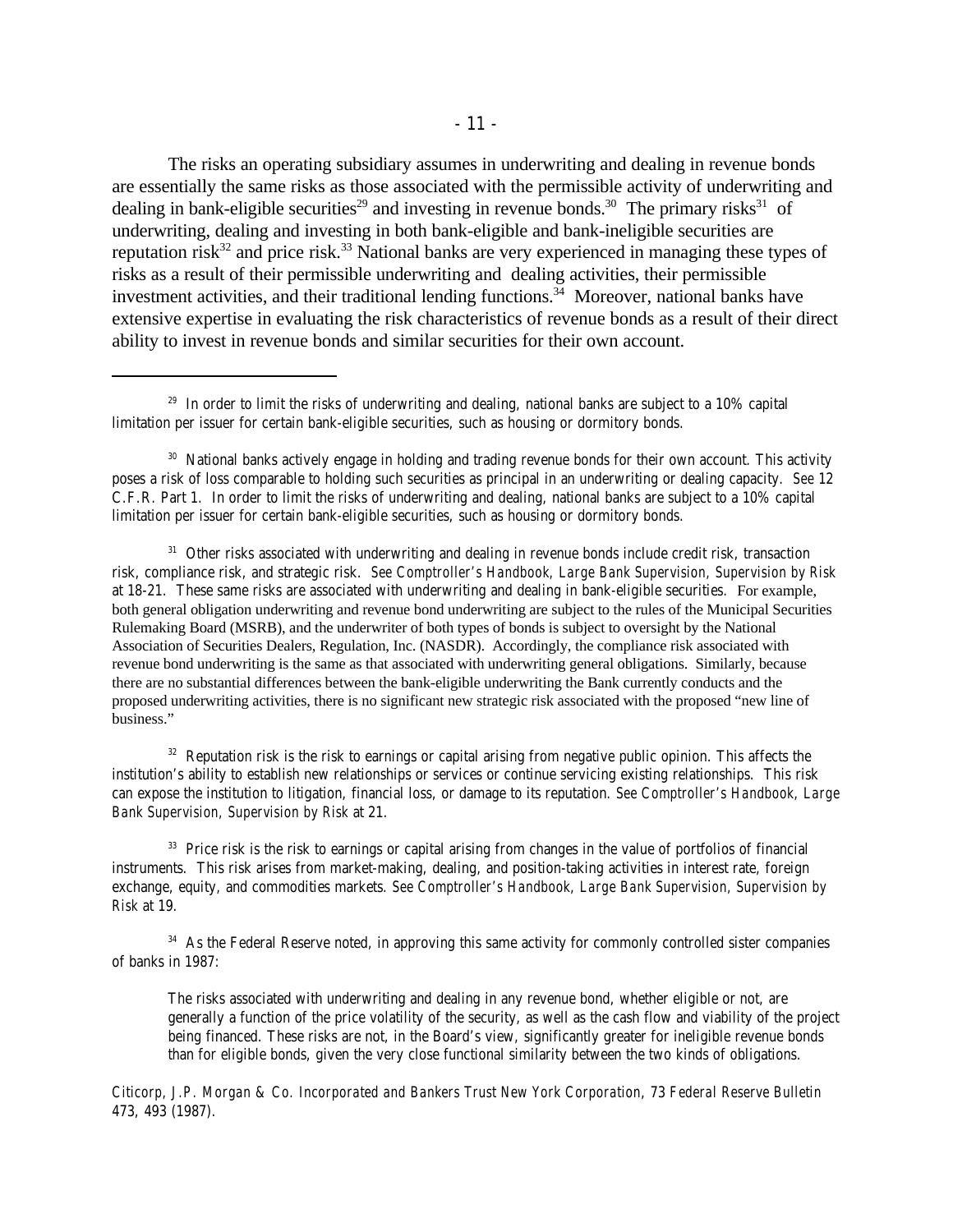The OCC has previously concluded that section 20 of the Glass-Steagall Act would permit underwriting and dealing in revenue bonds by an operating subsidiary of a national bank, notwithstanding the Glass-Steagall Act's prohibition on such underwriting by national banks.<sup>35</sup> National banks and operating subsidiaries are afforded a different statutory treatment under the Glass-Steagall Act. Under section 16 of the Act, "the association," namely the national bank, is precluded from engaging in investment banking functions with respect to various (but not all) types of securities.<sup>36</sup> Under section 20 of the Act, on the other hand, "affiliates" of national banks are allowed to engage in investment banking activities with respect to all types of securities, provided the affiliate is not "engaged principally" in underwriting or dealing in securities in which the bank may not directly underwrite or deal.<sup>37</sup>

The term "affiliate" is defined for purposes of section 20 to include:

any corporation, business trust, association, or other similar organization--

(1) Of which a member bank directly or indirectly owns or controls either a majority of the voting shares or more than 50 per centum of the number of shares voted for the election of its directors, trustees, or other persons, exercising similar functions at the preceding election, or controls in any manner the election of a majority of its directors, trustees, or other persons exercising similar functions.

12 U.S.C. § 221a(b)(1).

 $37$  12 U.S.C. § 377. Applying the plain language of section 20, the Federal Reserve has previously permitted affiliates of member banks, including national banks, to underwrite and deal in securities a national bank would not be permitted to underwrite and deal in. In 1987, the Federal Reserve Board first interpreted section 20 to allow bank affiliates to engage in underwriting and dealing in revenue bonds, commercial paper, mortgage-backed securities and consumer receivable related securities. *See Citicorp, J.P. Morgan & Co. Incorporated and Bankers Trust New York Corporation*, 73 FEDERAL RESERVE BULLETIN 473, 487 (1987), *aff'd sub nom*., *Securities Industry Association v. Board of Governors of the Federal Reserve System*, 839 F.2d 47 (2d Cir. 1988), *cert. denied*, 486 U.S. 1059, 108 S.Ct. 2830 (1988); *Chemical New York Corp., Chase Manhattan Corp., Bankers Trust New York Corp., Citicorp, Manufacturers Hanover Corp., and Security Pacific Corp.*, 73 FEDERAL RESERVE BULLETIN 731 (1987) (approving underwriting and dealing in consumer receivable related securities after having deferred decision for 60 days in its prior 1987 order). In 1989, the Federal Reserve allowed member bank affiliates to underwrite and deal in all debt and equity securities. *See J.P. Morgan & Co., The Chase Manhattan Corp., Bankers Trust New York Corp., Citicorp, and Security Pacific Corp.*, 75 FEDERAL RESERVE BULLETIN 192 (1989), *aff'd Securities Industry Association v. Board of Governors*, 900 F.2d 360 (D.C. Cir. 1990).

*See* 12 U.S.C. § 377, Zions Decision, *supra* and Commerce Decision, *supra*. 35

<sup>&</sup>lt;sup>36</sup> *See* 12 U.S.C. § 24(Seventh).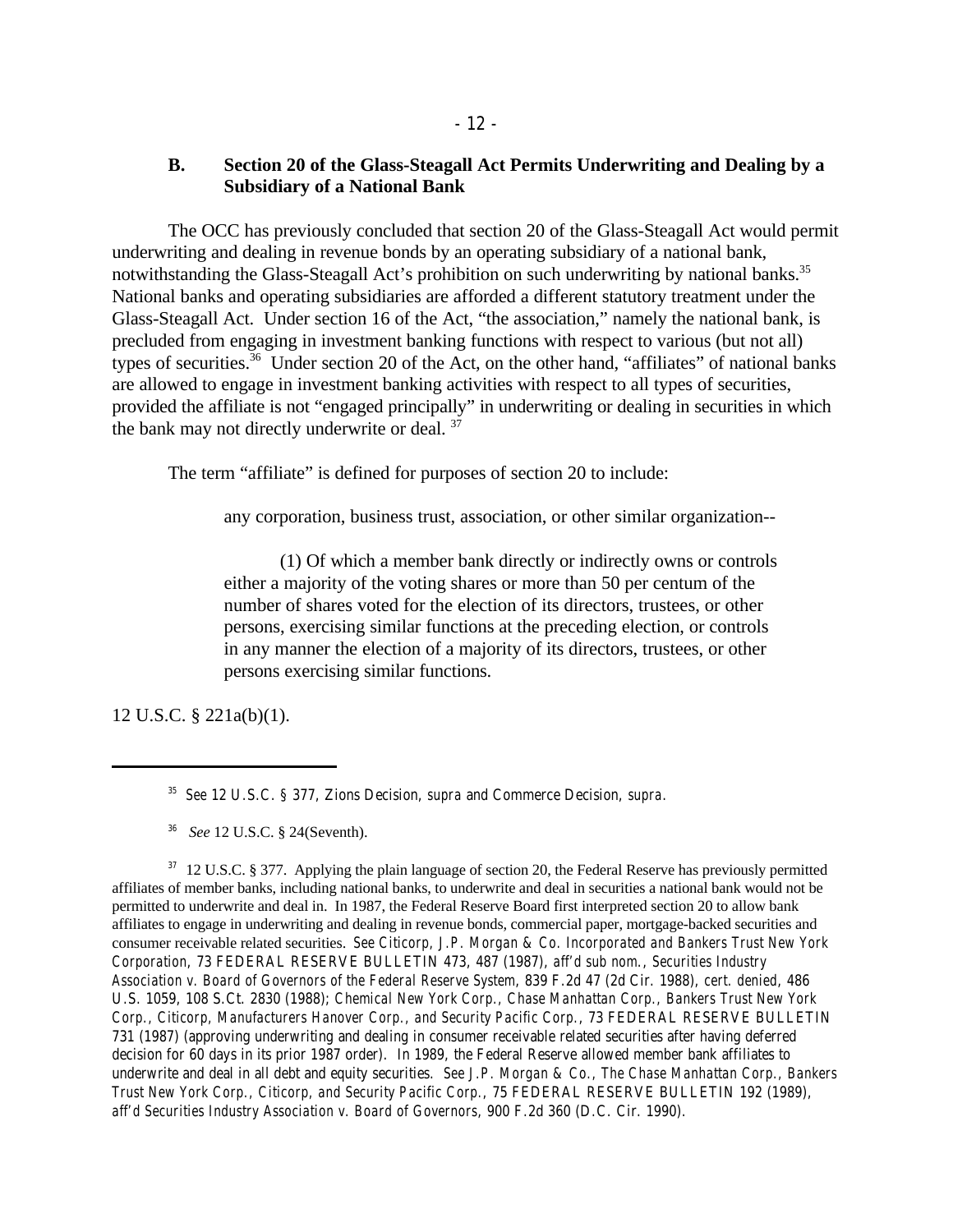An operating subsidiary is a company that is more than 50% owned or controlled by a national bank.<sup>38</sup> Thus, by applying the literal language of the statute, an operating subsidiary is an "affiliate" for purposes of section 20 of the Glass-Steagall Act. As an "affiliate" of a national bank, an operating subsidiary therefore is able to underwrite and deal in securities of the type not permitted for its parent, provided that the subsidiary is not "engaged principally" in underwriting or dealing functions with respect to those bank-ineligible securities.

The Subsidiary's proposed activities are permissible under this standard. The Federal Reserve has previously determined that an affiliate of a member bank earning 25% or less of its revenue from underwriting and dealing in securities impermissible for a member bank to underwrite and deal in directly, is not "principally engaged" in that activity for purposes of section 20 of the Glass-Steagall Act (12 U.S.C.  $\S 377$ ).<sup>39</sup> The Subsidiary, in this case, has committed that the revenues derived from its proposed revenue bond underwriting and dealing activities will not exceed 25% of its total revenues. Accordingly, the Subsidiary will not be "engaged principally" in underwriting or dealing in bank-ineligible securities for purposes of section 20 of the Glass-Steagall Act.

# **C. National Banks Are Authorized to Own Operating Subsidiaries Engaged in Activities Not Permissible for the Bank**

It is well-settled that national banks may own operating subsidiaries as an incident to being in business.<sup>40</sup> Moreover, as section 20 of the Glass-Steagall Act makes clear, subsidiaries of national banks may legally engage in activities not permitted for the bank itself. The OCC and the courts also have recognized, in various contexts, that limitations that apply to the bank itself do not necessarily apply to its affiliates or subsidiaries.

Recently, the OCC revised its regulation on operating subsidiaries to permit an operating subsidiary to engage in activities not permitted for its parent bank as long as the OCC determines that the activities are part of or incidental to the business of banking or otherwise authorized by law and that the limitation applicable to the bank does not apply to the subsidiary.<sup>41</sup> Pursuant to this regulation, the OCC determined that underwriting and dealing in revenue bonds is part of the

 $38$  Under 12 C.F.R. § 5.34, operating subsidiaries are defined to include entities in which the parent bank "owns more than 50% of the voting (or similar type of controlling) interest of the subsidiary; or the parent bank otherwise controls the subsidiary and no other party controls more than 50% of the voting (or similar type of controlling) interest of the subsidiary . . . ." 12 C.F.R. § 5.34(d)(2). The Bank, in this case, owns 80% of the capital stock of the Subsidiary.

*See Revenue Limit on Bank-Ineligible Activities of Subsidiaries of Bank Holding Companies Engaged in* <sup>39</sup> *Underwriting and Dealing in Securities,* 61 FEDERAL REGISTER 68750 (December 30, 1996) ("*Revenue Test Notice*").

<sup>&</sup>lt;sup>40</sup> See Zions Decision, *supra* at 15-17 for a fuller discussion of this issue.

<sup>&</sup>lt;sup>41</sup> *See* 12 C.F.R. § 5.34(d).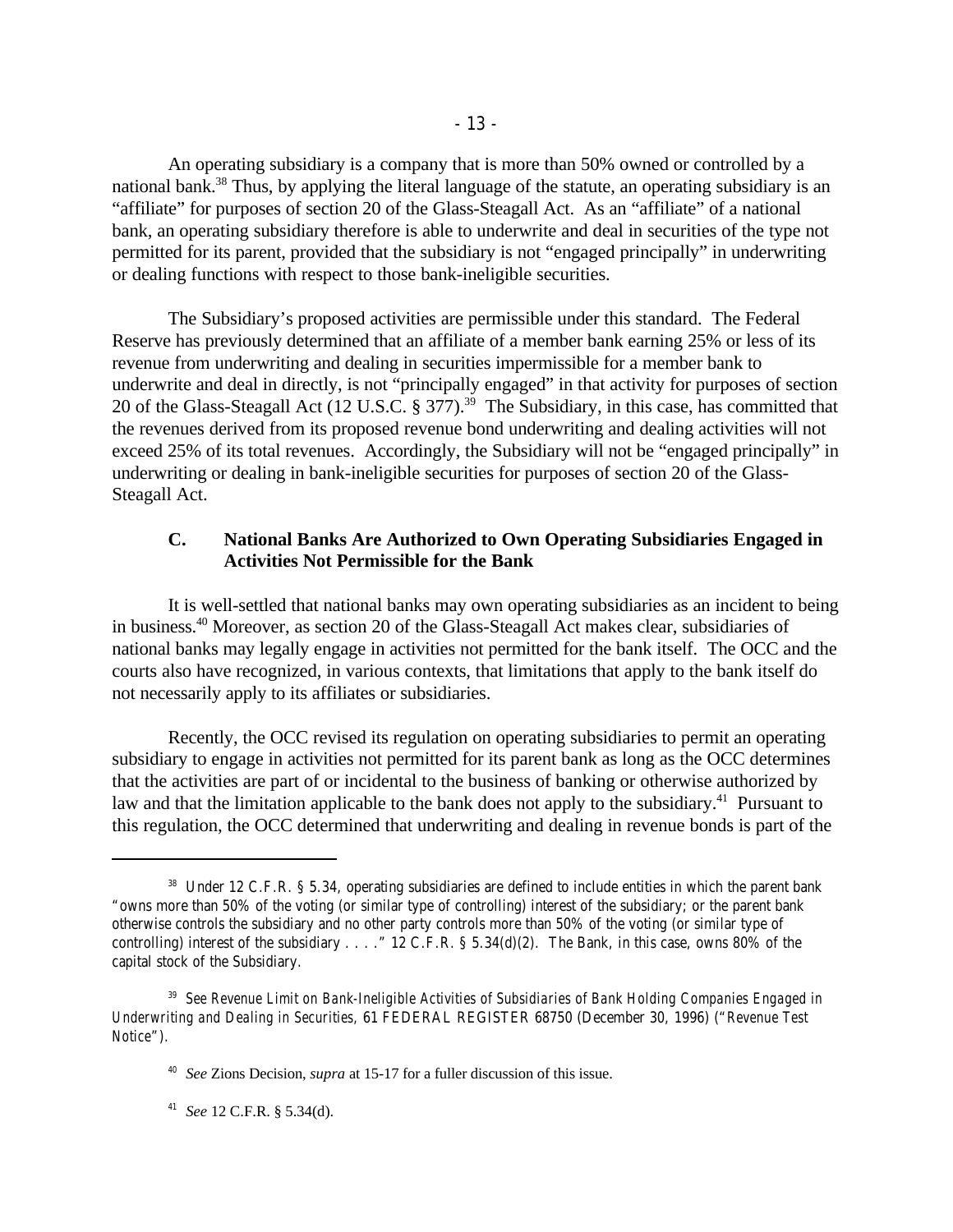business of banking and that the limitations on underwriting and dealing in such securities applicable to the bank under section 16 of the Glass-Steagall Act do not apply to an operating subsidiary.<sup>42</sup>

The courts also have recognized that limitations that apply to a bank do not always apply to its affiliates or subsidiaries. In *Board of Governors, FRS v. Investment Company Inst.*, 450 U.S. 46 (1981), the Supreme Court upheld the Federal Reserve's determination that a nonbank subsidiary of a bank holding company could sponsor, organize, control, and act as investment advisor to a closed-end investment company. The Court examined the language, structure, and legislative history of the Glass-Steagall Act and concluded that the activities were permissible for affiliates of banks. $43$  In upholding the permissibility of the activities, the Court made the key determination that activities of bank affiliates are governed by section 20 of the Glass-Steagall Act, not sections 16 or 21. Section 20, the Court noted, "does not prohibit bank affiliation with a securities firm unless that firm is 'engaged principally' in activities such as underwriting."<sup>44</sup> As a result, the court noted that "bank affiliates may be authorized to engage in certain activities that are prohibited to banks themselves."<sup>45</sup>

In conclusion, affiliates and operating subsidiaries of national banks may engage in activities different from those permitted for a national bank under certain circumstances. Those activities must still qualify as part of or incidental to the business of banking or be permissible for national banks or their subsidiaries under other statutory authority, however. As explained above, the proposed activities of the Subsidiary clearly are part of the business of banking and are allowed for an operating subsidiary under section 20 of the Glass-Steagall Act. In making this determination, the OCC has weighed the form and specificity of the restriction applicable to the bank, why the restriction applies to the bank, and whether it would frustrate the purpose underlying the restriction on the bank to permit the subsidiary to engage in the proposed activity. For the reasons discussed above, the OCC concludes that the restriction applicable to national banks in section 16 of the Glass-Steagall Act does not apply to operating subsidiaries. By its terms, section 16 only applies to the national bank itself. Congress specifically provided a different standard for affiliates of national banks, including subsidiaries of national banks, in

 $^{44}$  *Id.* at 64.

<sup>45</sup> Id. at 60. *See also SIA v. Board of Governors, Federal Reserve System, 839 F.2d 47 (2d Cir. 1988), cert. denied*, 486 U.S. 1059, 108 S. Ct. 2830; *SIA v. Board of Governors, Federal Reserve System*, 847 F. 2d 890 (D.C. Cir. 1988) (both holding that a member bank's affiliate may engage in some securities activities that would be prohibited to the member bank itself). *See also Investment Company Institute v. Federal Deposit Insurance Corp.*, 606 F. Supp. 683 (D.D.C. 1985) (holding that a state nonmember bank could own a securities firm subsidiary even though the bank could not itself engage in the activities of the subsidiary); *Securities Industry Association v. Federal Home Loan Bank Board*, 588 F. Supp. 749 (D.D.C. 1984) (holding that federal savings and loan associations could indirectly own a corporations engaged in an activity not permissible for the associations).

*See* Zions Decision, *supra*. 42

<sup>&</sup>lt;sup>43</sup> The Court also pointed out that the bank itself could engage in the activity. *See Id.* at 62.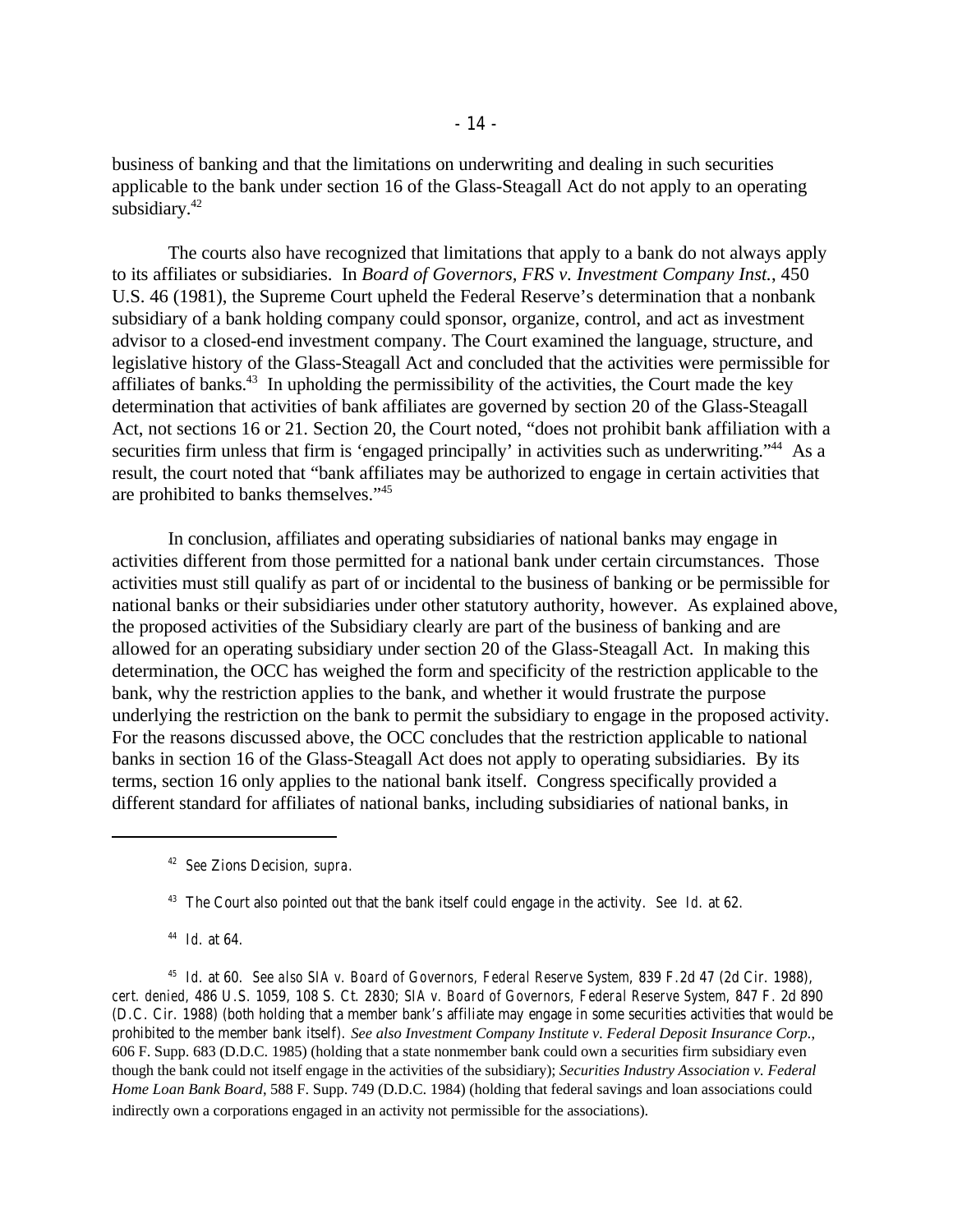section 20 of the Glass-Steagall Act. Thus, it would not frustrate the purposes of section 16, or the Glass-Steagall Act generally, to permit the Subsidiary to engage in the proposed activity to the extent permitted under section 20. Accordingly, the OCC finds that the activities are legally permissible for an operating subsidiary of a national bank.

# **IV. SAFETY AND SOUNDNESS CONSIDERATIONS**

In reaching its determination to approve the proposed municipal revenue bond activities, the OCC also has carefully considered whether the activities pose an undue risk to the Bank and the Subsidiary or would result in unsafe and unsound banking practices. The OCC believes that, under the conditions and limitations set forth below, the proposed activities present limited risk to the Bank and the Subsidiary and will be conducted in a safe and sound manner.

### **A. Limited Expansion of Activities**

As noted above, the proposed municipal revenue bond activities represent an incremental expansion of activities already conducted by national banks and this Bank in particular.<sup>46</sup> The revenue bonds which the Subsidiary proposes to underwrite and deal in are substantially equivalent to revenue bonds national banks are permitted to underwrite, deal, and invest in under section 16 of the Glass-Steagall Act.<sup>47</sup> Moreover, the proposed activities pose comparable risks to national banks as those associated with underwriting, dealing and investing in bank-eligible securities. Accordingly, the OCC has determined that the proposed activities will not result in significant or excessive risk to the Bank or the Subsidiary.

### **B. Corporate Separateness**

In order to minimize any potential that securities underwriting and dealing risk may negatively affect the Bank, the Bank will be insulated, both structurally and operationally, from the Subsidiary. There are a number of requirements intended to ensure the Subsidiary's independent legal and corporate existence under the OCC's regulation governing operating subsidiaries.  $48$ 

<sup>48</sup> *See* 12 C.F.R. § 5.34(f)(2).

<sup>&</sup>lt;sup>46</sup> In 1982, Federal Reserve Board Governor J. Charles Partee testified that the Federal Reserve favors granting banks the authority to underwrite and deal in most state and government revenue bonds, noting that the activity is a "natural extension of activities already being done by banks." *See* Statement of J. Charles Partee, Member, Board of Governors of the Federal Reserve System before the Senate Banking Committee, February, 1982.

 $47$  The Federal Reserve has previously determined that municipal revenue bond underwriting and dealing is "substantially similar to operations safely and soundly being conducted presently by member banks [and] would not result in significant or excessive risk." *See Citicorp, J.P. Morgan & Co. Incorporated/Bankers Trust Corporation*, 73 Federal Reserve Bulletin 473, 493 (1987).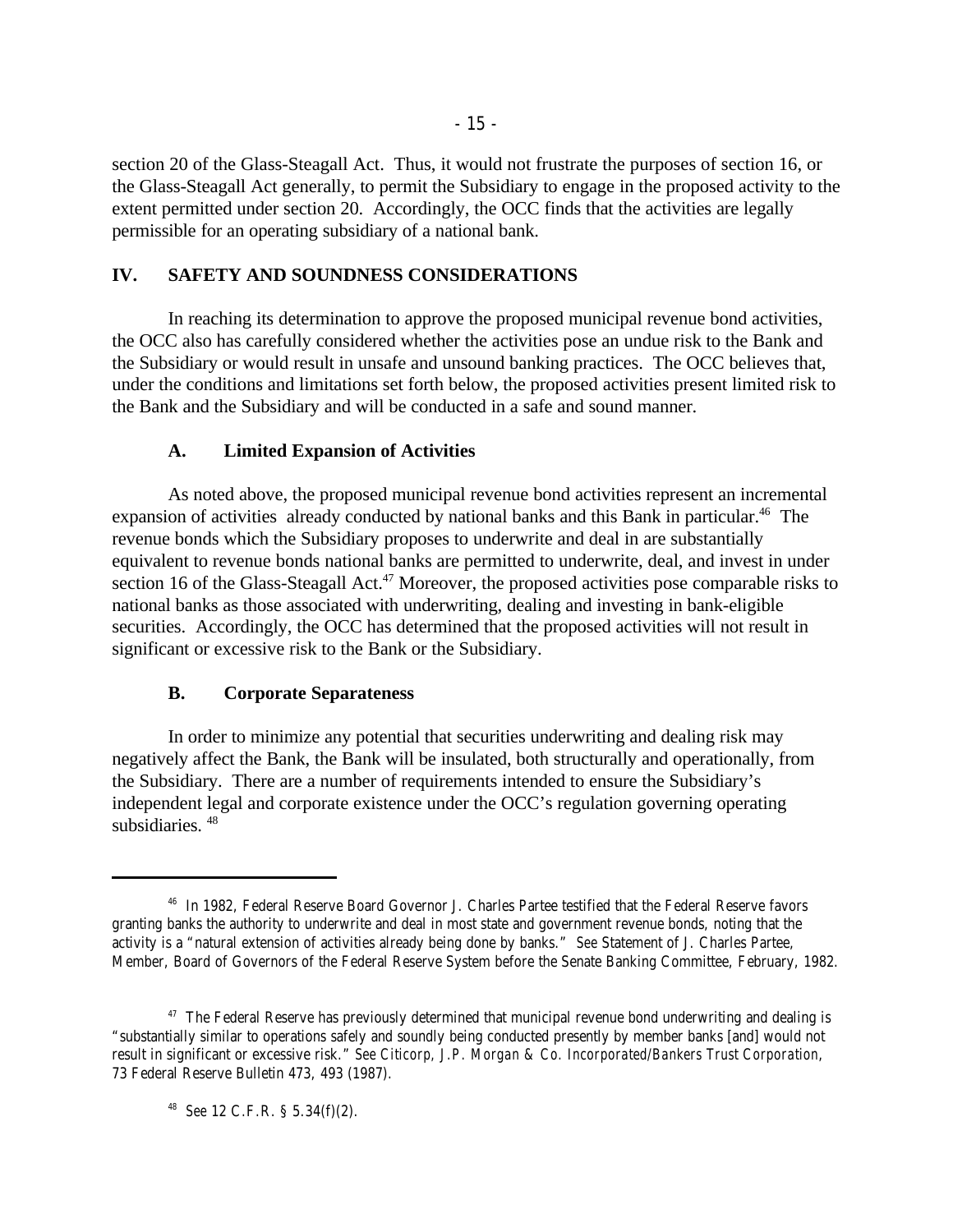In addition, section 5.34(f) requires that the Subsidiary be adequately capitalized according to relevant industry measures and maintain capital adequate to support its activities and to cover reasonably expected expenses and losses. When the Subsidiary is engaged in a principal capacity in activities authorized under section 5.34(f), as in this case, certain additional supervisory requirements will protect the financial soundness of the Bank.<sup> $49$ </sup> For example, section 5.34(f) provides that for purposes of determining a bank's regulatory capital adequacy, the bank must deduct from its capital and total assets, equity investments made in an operating subsidiary engaged in an activity different from that permitted for the bank, and the subsidiary's assets and liabilities shall not be consolidated with those of the bank. For risk-based capital purposes, 50% of the equity investment is deducted from Tier 1 capital and 50% from Tier 2 capital. In addition, the OCC may require the Bank to calculate its capital on a consolidated basis for purposes of determining whether the Bank is adequately capitalized under 12 C.F.R. Part 6 (prompt corrective action). The regulation also provides that a national bank must be well-capitalized before commencement of the activity. The Bank clearly satisfies this requirement. If the Bank ceases to be well-capitalized for two consecutive quarters, it must submit a plan to the OCC detailing how it will become well-capitalized.

Moreover, transactions between the Bank and the Subsidiary will be subject to the limitations in sections 23A and 23B of the Federal Reserve Act. Under the regulation, the standards of sections 23A and 23B of the Federal Reserve Act, 12 U.S.C. §§ 371c and 371c-1, are made applicable to transactions between a bank and a subsidiary engaged in activities different from those permitted for the bank.<sup>50</sup> The application of these sections will limit the Bank's subsequent investments in and extensions of credit to the Subsidiary to 10% of the Bank's capital, require extensions of credit to be fully collateralized, and apply arm's-length safeguards to transactions between the Bank and the Subsidiary. The arm's-length standards also address concerns regarding inappropriate subsidization by the Bank of its Subsidiary.

In addition, in order to avoid customer confusion and minimize reputation risk in the Bank, the Subsidiary also will be required to provide each of its retail customers the same written and oral disclosures, and obtain the same customer acknowledgments, required by the Interagency Statement on Retail Sales of Nondeposit Investment Products. These disclosures minimize the risk that customers may confuse the activities and obligations of the Subsidiary with those of the Bank. $51$ 

<sup>49</sup> *See* 12 C.F.R. § 5.34(f)(3).

 $50$  *See* 12 C.F.R. § 5.34(f)(3)(ii).

 $51$  Federal legislation in recent years also has provided the federal banking agencies with additional supervisory tools to address promptly supervisory concerns that may arise in connection with activities engaged in by banks or their subsidiaries. For example, the Financial Institutions Reform, Recovery, and Enforcement Act of 1989 provided substantial civil money penalties for national banks engaging in unsafe and unsound banking practices or for violations of conditions imposed in writing in connection with the grant of an application or other request by a national bank. Likewise, the Federal Deposit Insurance Corporation Improvement Act of 1991 (Pub. L. 102-242,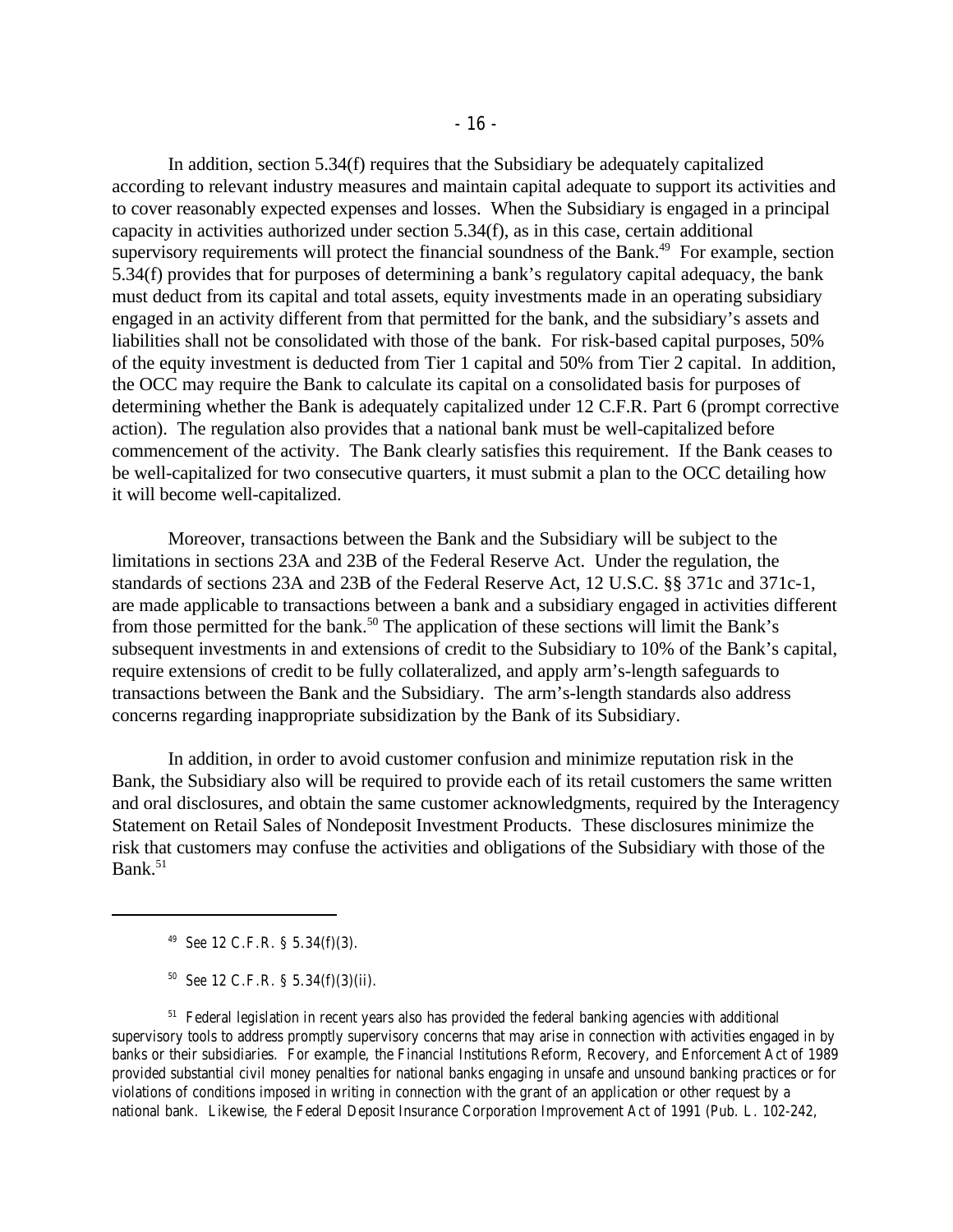## **C. Supervision of Subsidiary**

The Subsidiary will be subject to comprehensive supervision and functional regulation by securities regulatory authorities. The OCC, as the primary federal banking regulator, will be responsible for ensuring the safe and sound operation of the Bank and full compliance with the regulatory and supervisory conditions applicable to the Bank and the Subsidiary. The OCC has extensive experience and expertise in supervising national banks involved in underwriting, dealing and investing in government and municipal securities. Moreover, it is uniquely qualified to assess whether the activities are conducted in a safe and sound manner without undue risk to the Bank.

In addition, the Subsidiary will be subject to functional regulation under the Federal securities laws.<sup>52</sup> In particular, the Subsidiary is registered with the SEC as a broker-dealer and will be subject to financial reporting, anti-fraud and financial responsibility rules applicable to broker-dealers. The Subsidiary must comply with the SEC's net capital rule, which imposes capital requirements on broker-dealers that vary with the degree to which a broker-dealer acts as a principal. The Bank represents that the Subsidiary will maintain capital in excess of these requirements. The Subsidiary also will be subject to the rules and regulations of the NASD and the Municipal Securities Rulemaking Board. These requirements provide further protection against financial losses as a result of the proposed activities.

#### **D. Safety and Soundness Conditions**

As detailed above, the Subsidiary and the Bank also are subject to a number of requirements pursuant to 12 C.F.R. § 5.34(f). That section imposes numerous safeguards that apply to the parent bank and/or the subsidiary when the subsidiary engages in an activity authorized under 12 C.F.R. § 5.34(d), but different from that permitted for the bank. Collectively, these requirements will help to contain risk, reduce potential conflicts of interest, and ensure the safe and sound operation of the parent bank and the subsidiary.

Dec. 19, 1991, 105 Stat. 2236), established a framework for prompt corrective action when banks fail to meet specified capital requirements, including the ability of the OCC to require an undercapitalized institution to divest any subsidiary that may pose a significant risk to the parent bank or that is likely to cause a significant dissipation of the institution's assets or earnings. These and other available supervisory actions provide the OCC with a substantial array of tools -- not available until relatively recently -- to address risks presented by national bank operating subsidiaries.

<sup>&</sup>lt;sup>52</sup> When the OCC proposed revisions to its regulation governing operating subsidiaries, the Securities and Exchange Commission did not object, but requested OCC confirmation that: (1) securities activities conducted in operating subsidiaries would be subject to regulation under the Federal securities laws, and (2) the OCC's regulation would not allow activities previously not permitted for a bank itself to be shifted from an operating subsidiary to the bank. In the final rule, the OCC confirmed that operating subsidiaries that conduct securities activities are fully subject to the Federal securities laws and that the new rule would not be used to authorize national banks to directly conduct activities not previously permitted for national banks. *See* 61 FEDERAL REGISTER at 60351, n. 1.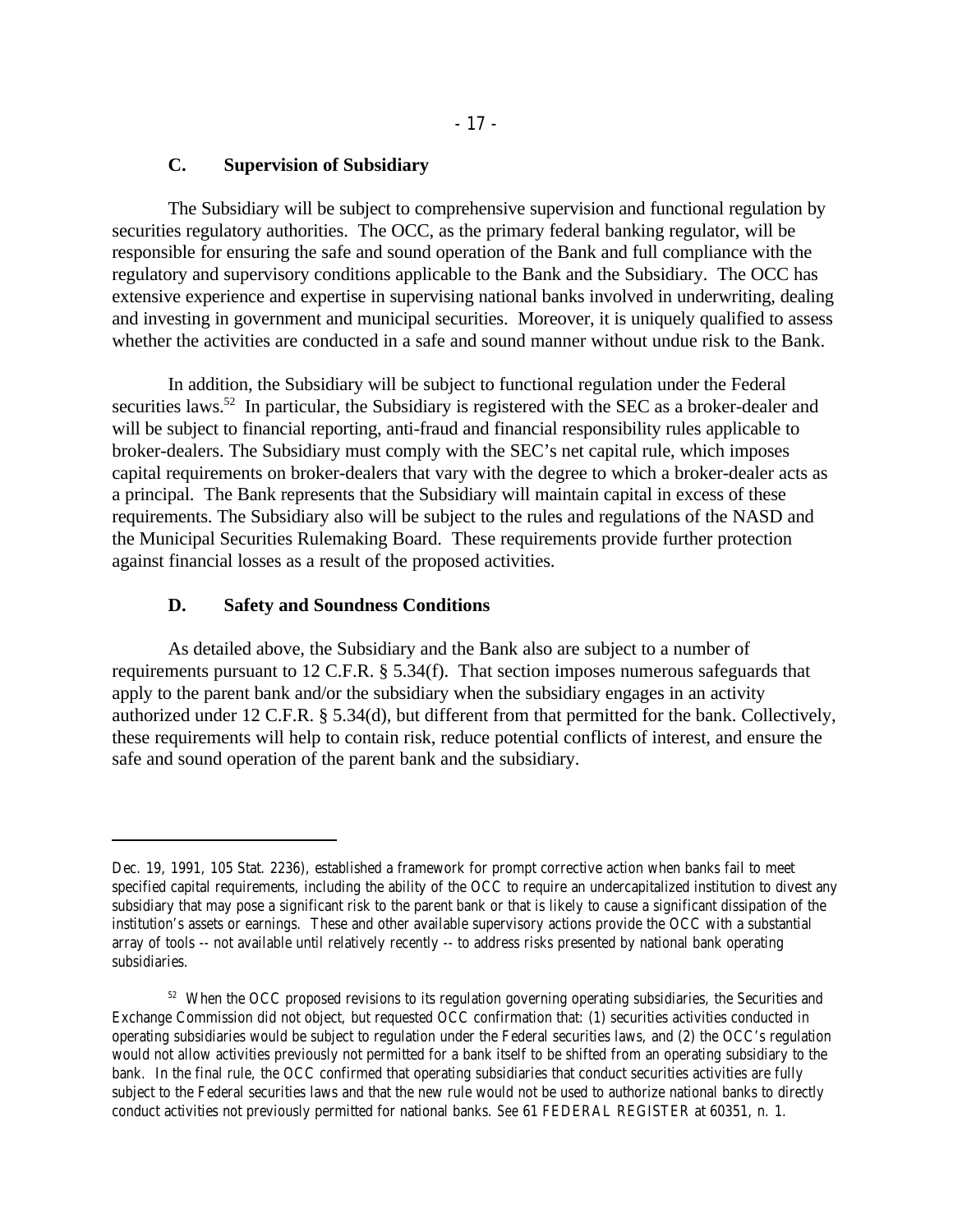In addition, the OCC recognizes that particular activities may give rise to the need for particular safeguards and conditions that are tailored to the activity in question. Accordingly, the OCC has included a number of conditions designed to further minimize the risk to the Bank, its customers, and the Subsidiary associated with underwriting and dealing in securities. For example, the Bank is required to establish internal controls to govern its participation in transactions underwritten or arranged by the Subsidiary. In addition, all intra-day extensions of credit by the Bank to the Subsidiary must be consistent with Section 23B of the Federal Reserve Act.

Other supervisory conditions are intended to protect consumers and address potential conflicts of interest. For example, the Bank is prohibited from lending to customers for the purpose of buying securities underwritten by the Subsidiary during the underwriting period. In addition, the Subsidiary is required to make the disclosures required under the Interagency Statement on Nondeposit Investment Products to ensure that customers of the Subsidiary do not confuse the Subsidiary with the Bank. Bank employees, officers and directors are also prohibited from expressing opinions about securities underwritten by the Subsidiary unless the customer is notified that the Subsidiary is the underwriter.

Several of these conditions are patterned after the Federal Reserve's new operating standards applicable to section 20 subsidiaries engaged in underwriting and dealing in securities. The Federal Reserve recently eliminated many of the conditions it formerly applied to section 20 subsidiaries engaged in underwriting and dealing and consolidated the remaining restrictions in a series of operating standards.<sup>53</sup> These new operating standards are tailored to address the risks of affiliation with an insured bank not addressed by other laws.<sup>54</sup>

The OCC will conduct a review of the Subsidiary prior to commencement of the proposed activities to ensure compliance with this Decision and the requirements set forth in 12 C.F.R. § 5.34(f).

### **V. CONCLUSION**

<sup>&</sup>lt;sup>53</sup> See 62 FEDERAL REGISTER 45295 (August 27, 1997).

<sup>&</sup>lt;sup>54</sup> See, e.g., 12 C.F.R. § 5.34(f)(2)(iii) and (iv). Standards identical to the Federal Reserve's operating standards already apply to operating subsidiaries of national banks as a result of the conditions and requirements set forth in 12 C.F.R. § 5.34(f). Section 5.34(f) also contains certain requirements that exceed those contained in the new operating standards. For example, a bank that owns a subsidiary engaged in an activity as principal must be well-capitalized both before and after the activity commences and must have a CAMELS rating of "1" or "2," a CRA rating of "Outstanding" or "Satisfactory," and must not be subject to a cease and desist order, consent order, formal written agreement, or prompt corrective action order. *See* 12 C.F.R. §§ 5.3(g) and 5.34(f)(3)(iii). In addition, the subsidiary must be adequately capitalized according to relevant industry measures and maintain capital adequate to support its activities and cover reasonably expected expenses. *See* 12 C.F.R. § 5.34(f)(2)(iv).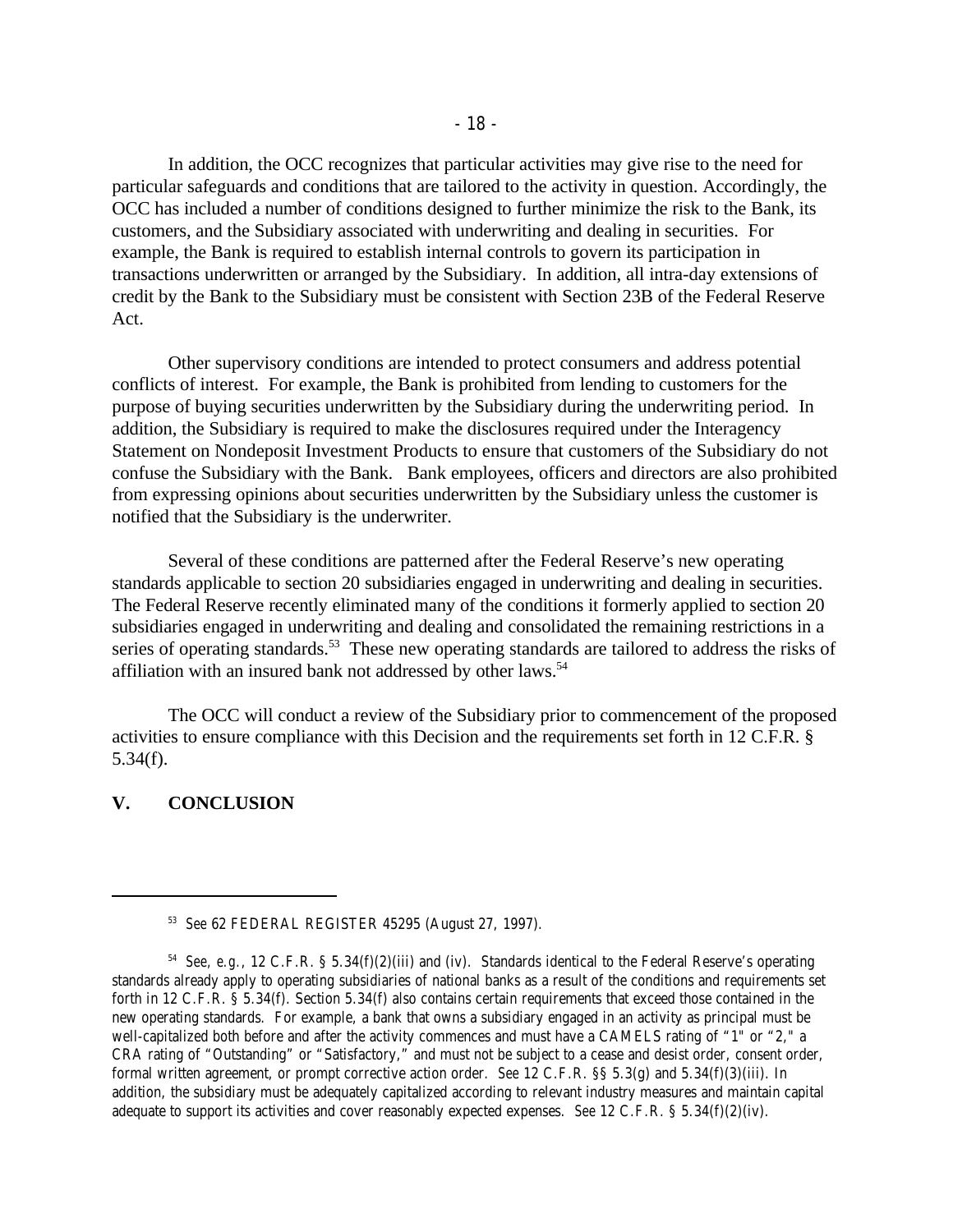For the reasons set forth above, including the representations and commitments made by the Bank and the Subsidiary and their representatives, we find that the proposed expansion of activities in the Subsidiary is legally authorized. Accordingly, this Application is hereby approved subject to the following conditions which shall be applicable to the Bank and the Subsidiary, as indicated, in addition to the requirements set forth in 12 C.F.R. § 5.34(f):

- 1. The Bank shall adopt policies and procedures, including appropriate limits on exposure, to govern its participation in transactions underwritten or arranged by the Subsidiary. The Bank shall ensure that an independent and thorough credit evaluation has been undertaken in connection with its participation in such transactions, and that adequate documentation of that evaluation is maintained for review by the OCC.
- 2. The Subsidiary shall provide each of its retail customers the same written and oral disclosures, and obtain the same customer acknowledgments, specified by the Interagency Statement on Retail Sales of Nondeposit Investment Products, and comply fully with the NASD's Rule 2350, which specifies requirements applicable to broker-dealers operating on the premises of financial institutions.<sup>55</sup>
- 3. A director, officer, or employee of the Bank may not express an opinion on the value or the advisability of the purchase or the sale of a bank-ineligible security that he or she knows is being underwritten or dealt in by the Subsidiary unless he or she notifies the customer of the Subsidiary's role.
- 4. The Bank shall not knowingly extend credit to a customer secured by, or for the purpose of purchasing, any bank-ineligible revenue bond that the Subsidiary is underwriting or has underwritten within the past 30 days, unless: (i) the extension of credit is made pursuant to, and consistent with any conditions imposed in a preexisting line of credit that was not established in contemplation of the underwriting; or (ii) the extension of credit is made in connection with clearing transactions for the Subsidiary.
- 5. Any intra-day extension of credit by the Bank to the Subsidiary shall be on market terms consistent with section 23B of the Federal Reserve Act.
- 6. The Bank and the Subsidiary shall submit quarterly to the OCC any FOCUS report filed with the NASD or other self-regulatory organizations, and any additional information required by the OCC to monitor compliance with the representations and commitments made by the Bank and the Subsidiary, these conditions, and the conditions provided in 12 C.F.R. § 5.34(f).

<sup>&</sup>lt;sup>55</sup> See SEC Release No. 34-39294 (November 4, 1997), 62 F.R. 60542 (November 10, 1997).